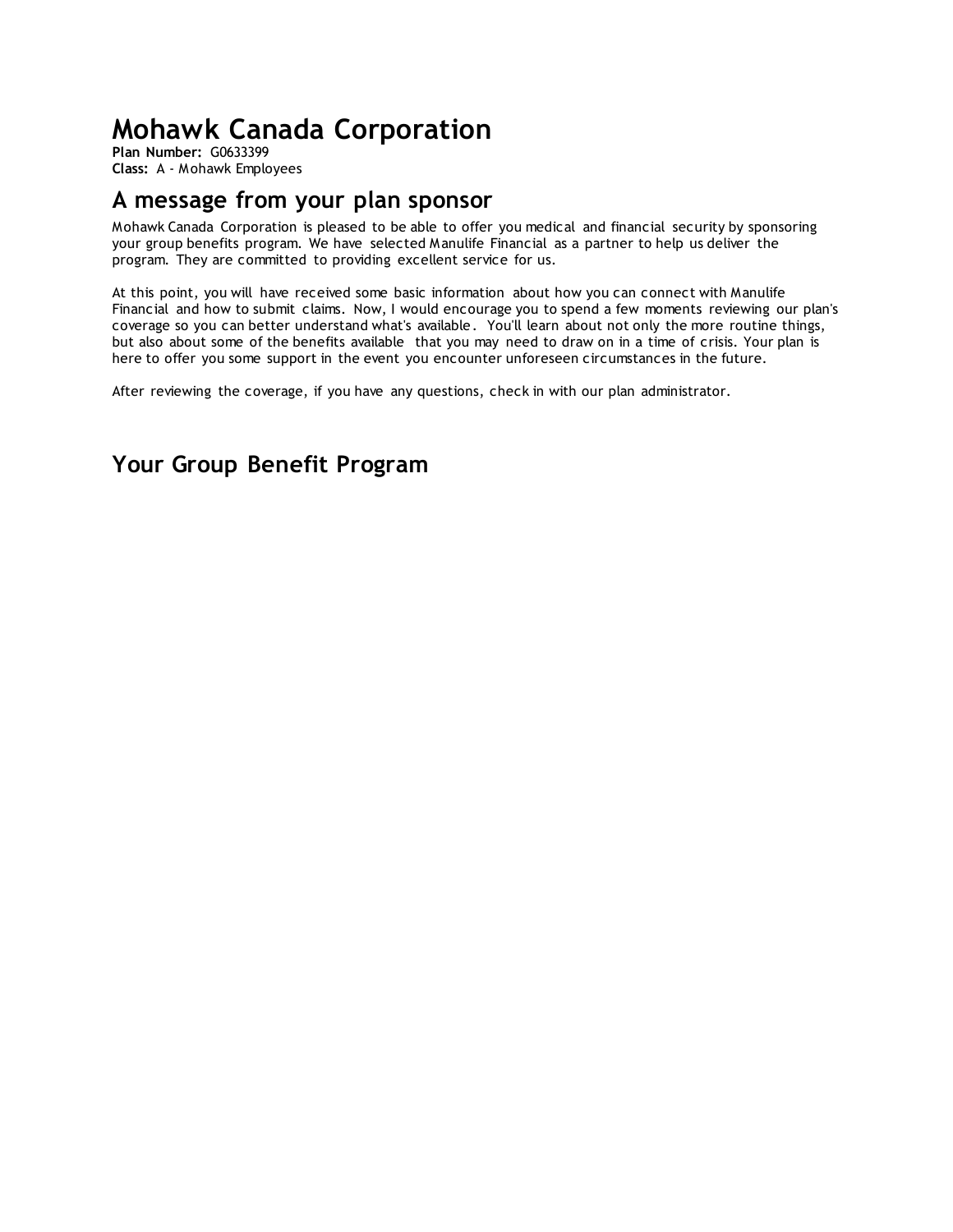### **Table Of Contents**

| EHC - Health Care Professionals (Professional Services)  16                   |  |
|-------------------------------------------------------------------------------|--|
|                                                                               |  |
|                                                                               |  |
|                                                                               |  |
|                                                                               |  |
|                                                                               |  |
|                                                                               |  |
|                                                                               |  |
| EHC - Medical and Non-Medical Travel Emergencies20                            |  |
|                                                                               |  |
|                                                                               |  |
| Individual plan options available to purchase if you are leaving the plan  24 |  |
|                                                                               |  |
|                                                                               |  |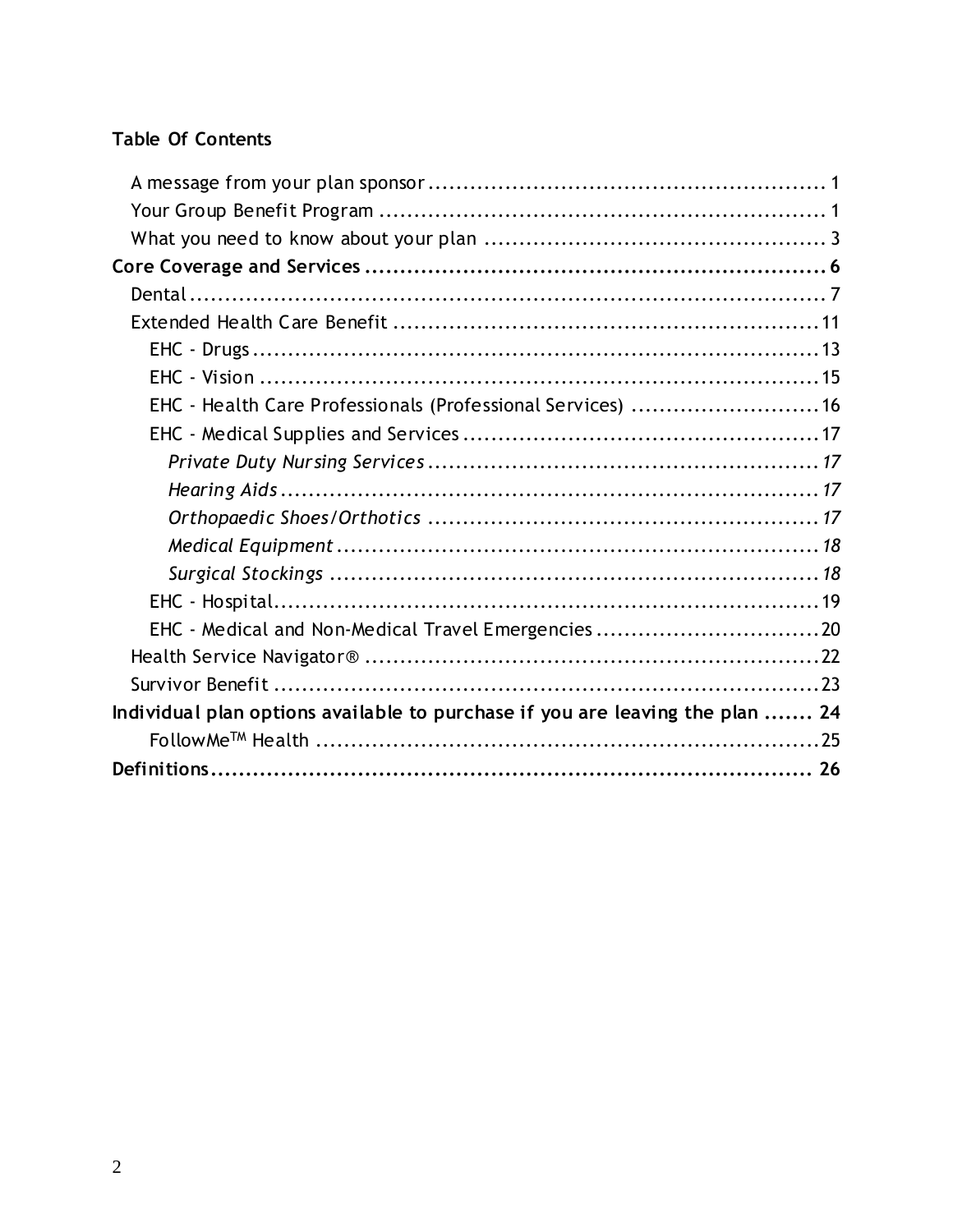## <span id="page-2-0"></span>**What you need to know about your plan**

**Who and what your plan covers**

We are Manulife Financial, your plan sponsor's partner in supporting the group insurance benefits you receive at work. We know how important your coverage is and that you count on us to give you great tools to help you understand what you have.

Your dependents - your spouse, child or children who are insured under the Provincial Health Plan - may also be eligible for some of the coverage provided through this benefits program. Your plan sponsor's plan must be in effect and you and your dependents must have satisfied all of the participation requirements first, for your coverage to be active.

In the event that a provincial plan or government-sponsored program or plan or legally mandated program discontinues or reduces payment for any services, treatments or supplies formerly covered in full or in part by such plan or program, your group benefits plan will not automatically assume coverage of the charges for such treatments, services or supplies, but will reserve the right to determine, at the time of change, whether the expenses will be considered eligible or not.

The information provided here is an overview of the coverage and services your plan sponsor has chosen to offer as part of your group benefits program. It doesn't include reference to all of the plan details, limitations and exclusions or terms and conditions your employer has arranged. Those are set out in your plan sponsor's group benefits plan documents (for example, the policy or plan document and any plan amendments). Manulife's administrative team will refer to those plan documents when evaluating claims, your eligibility for coverage, and for the general administration of the program. In the event of a discrepancy between this coverage overview and the plan documents, the terms outlined in the plan documents will apply.

Where required by law, you or any claimant under the Policy have the right to request a copy of any or all of the following items:

- the Policy
- your application for group benefits and

• any Evidence of Insurability you submitted as part of your application for benefits

In the case of a claimant, access to these documents is limited to that which is relevant to the filing of a claim, or the denial of a claim under the policy.

Manulife Financial reserves the right to charge you for such documentation after your first request.

#### **Time Limit on Legal Action**

Every action or proceeding against Manulife Financial for the recovery of insurance money payable under the plan is absolutely barred unless commenced within the time set out in the Insurance Act or applicable legislation.

**Your plan sponsor is** Mohawk Canada Corporation

**This booklet produced:** March 28, 2022

**Your plan number is** G0633399 This is the main number you should provide as a reference when contacting Manulife Financial. Be sure to record this number and your plan member certificate number (from your benefits card) on all correspondence and claim forms.

**Your coverage class is:** A - Mohawk Employees A1 - Mohawk Employees with Single-Parent Coverage B - Dale-Tile Employees B1 - Dale-Tile Employees with Single-Parent Coverage

**The plan effective date is** January 01, 2016

This is the official day when all of the coverage and services your plan sponsor has arranged with us begins. Coverage starts once you have fulfilled any waiting period requirements set for your plan.

**Your plan may include a waiting period for some benefits.**

The day after the waiting period has finished is the earliest date you can use this coverage.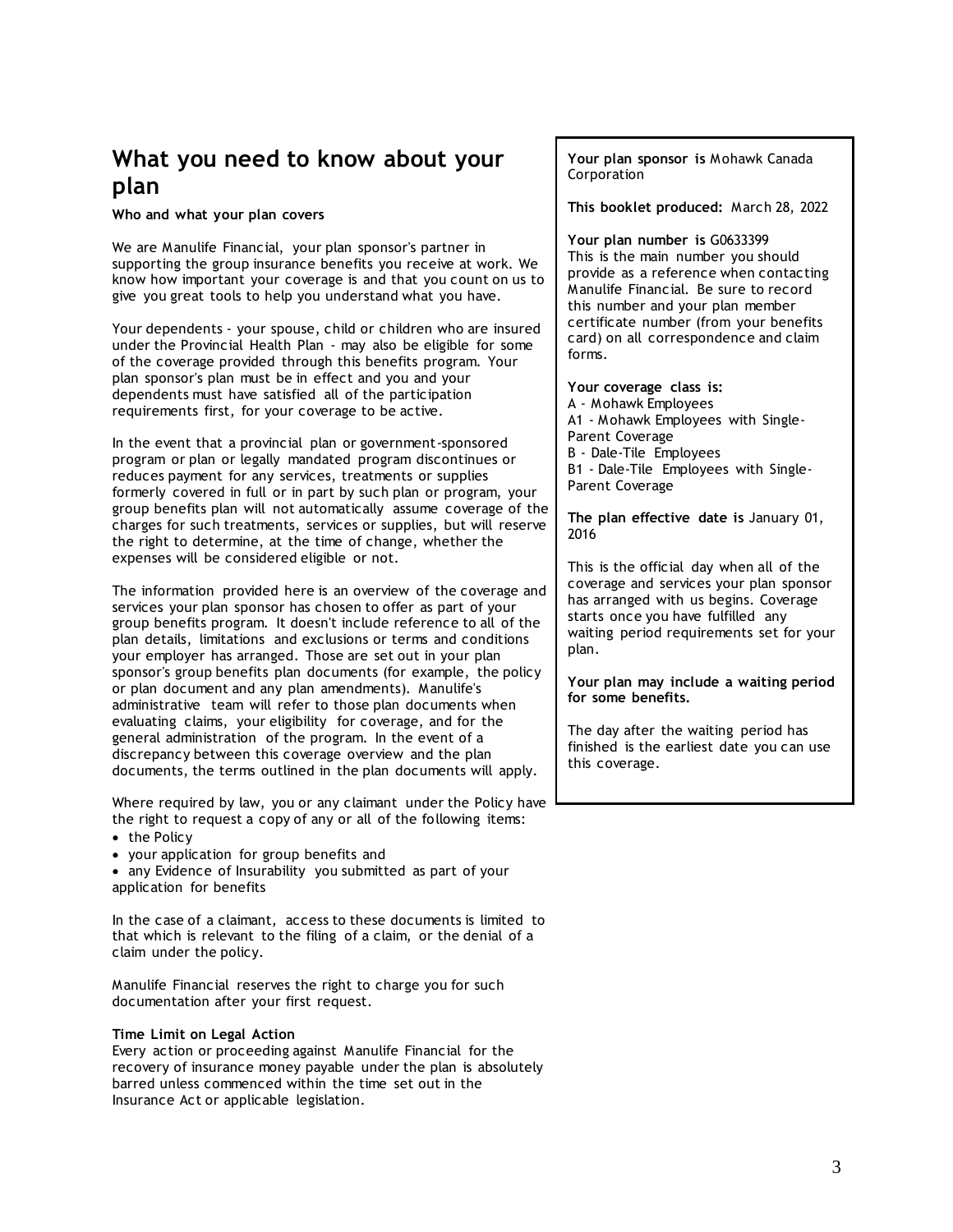#### **Enhanced information is also available on the Internet**

There may be times when you may not have coverage details with you, but you need to find out about some portion of your coverage quickly. Know that you can always find the most up-to-date plan information including an electronic version of this document - on the Plan Member Secure Site. Once registered, you can log-in any time from any Internet connection. Go to **[www.manulife.ca/groupbenefits](http://www.manulife.ca/groupbenefits)** and input your plan number and plan member certificate number. The site will tell you everything else you need to do to finish the registration process.

The electronic version also includes links to definitions, forms, and enhanced information that may help you understand how your benefits program can support you.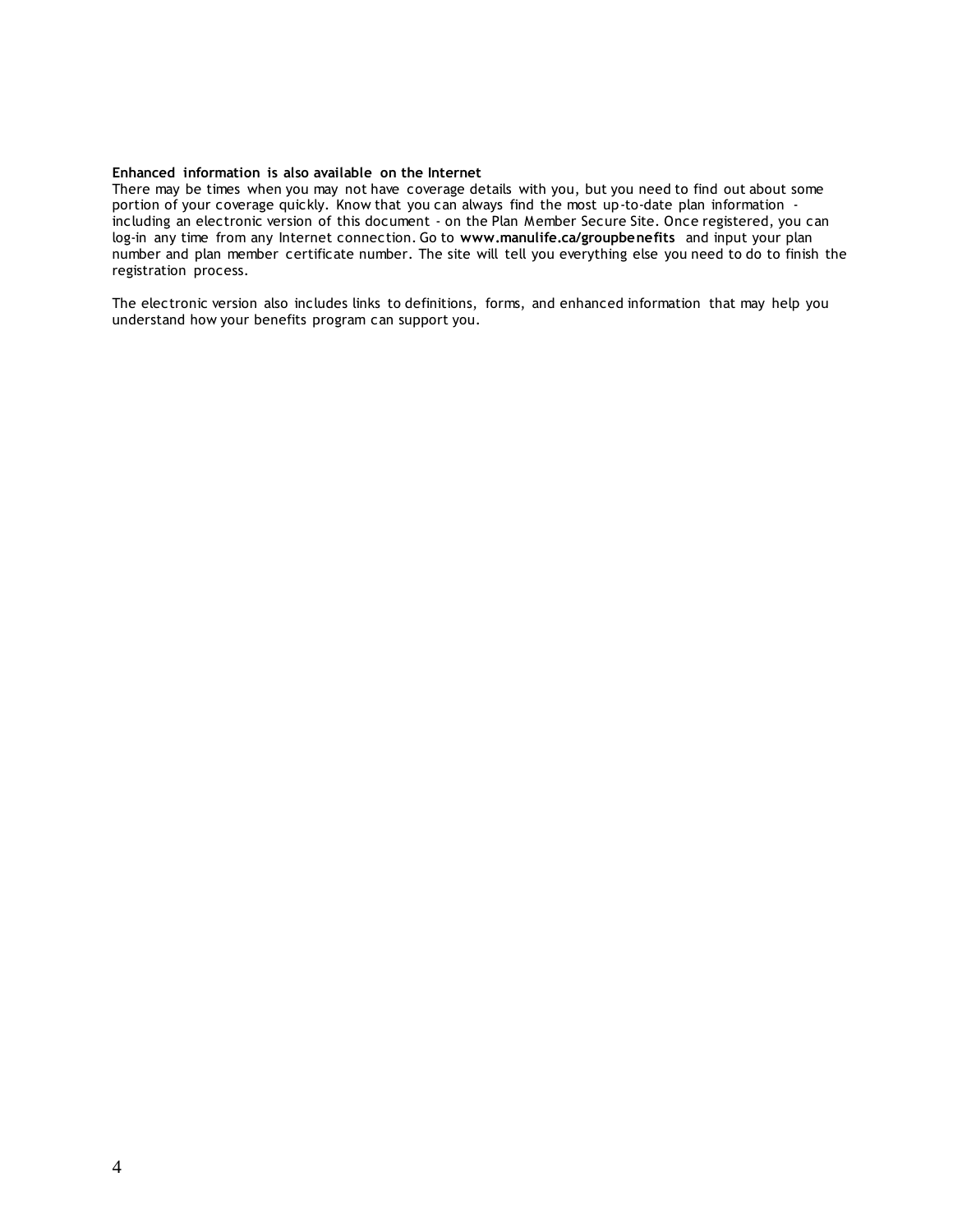#### **HOW LONG COULD IT TAKE TO HAVE MY CLAIM PROCESSED?**

This will depend largely on how you submit your claim and how you choose to receive payment. Send paper claims to the address printed on the claim form. Be sure to record your plan contract number and plan member certificate number on all correspondence and claim forms.





PAPER CHEQUE + PAPER CLAIM STATEMENT PAYMENT





**DIRECT DEPOSIT** PAYMENT



**DIRECT DEPOSIT** PAYMENT

#### **USE MORE THAN ONE PLAN TO GET MORE MONEY BACK**

Did you know that you can recover up to 100% of your expenses if you coordinate claims with your spouse's group plan? This is called coordination of benefits and here's how it works.

| <b>CLAIM IS FOR</b> | FIRST                                                                                       | THEN                                                                                                                                                                       |
|---------------------|---------------------------------------------------------------------------------------------|----------------------------------------------------------------------------------------------------------------------------------------------------------------------------|
| You                 | submit to Manulife                                                                          | for any unpaid balance, send a copy of your Manulife<br>claim statement and the other insurance company's<br>claim form to the other insurance company for<br>pr ocessing. |
| Your spouse         | submit claim to spouse's<br>insur ance company                                              | for any unpaid balance, send a copy of the other<br>insur ance company's claim statement with a<br>completed Manulife claim form to us for processing                      |
| Your children       | send to the insur ance company<br>of the partner who has the<br>earlier birth month and day | submit any balance to the other insurance company                                                                                                                          |

Manulife Financial does not accept beneficiary appointments for any benefits under this Plan.

**This Policy contains a provision removing or restricting the right of the group life insured to designate persons to whom or for whose benefit insurance money is to be payable.**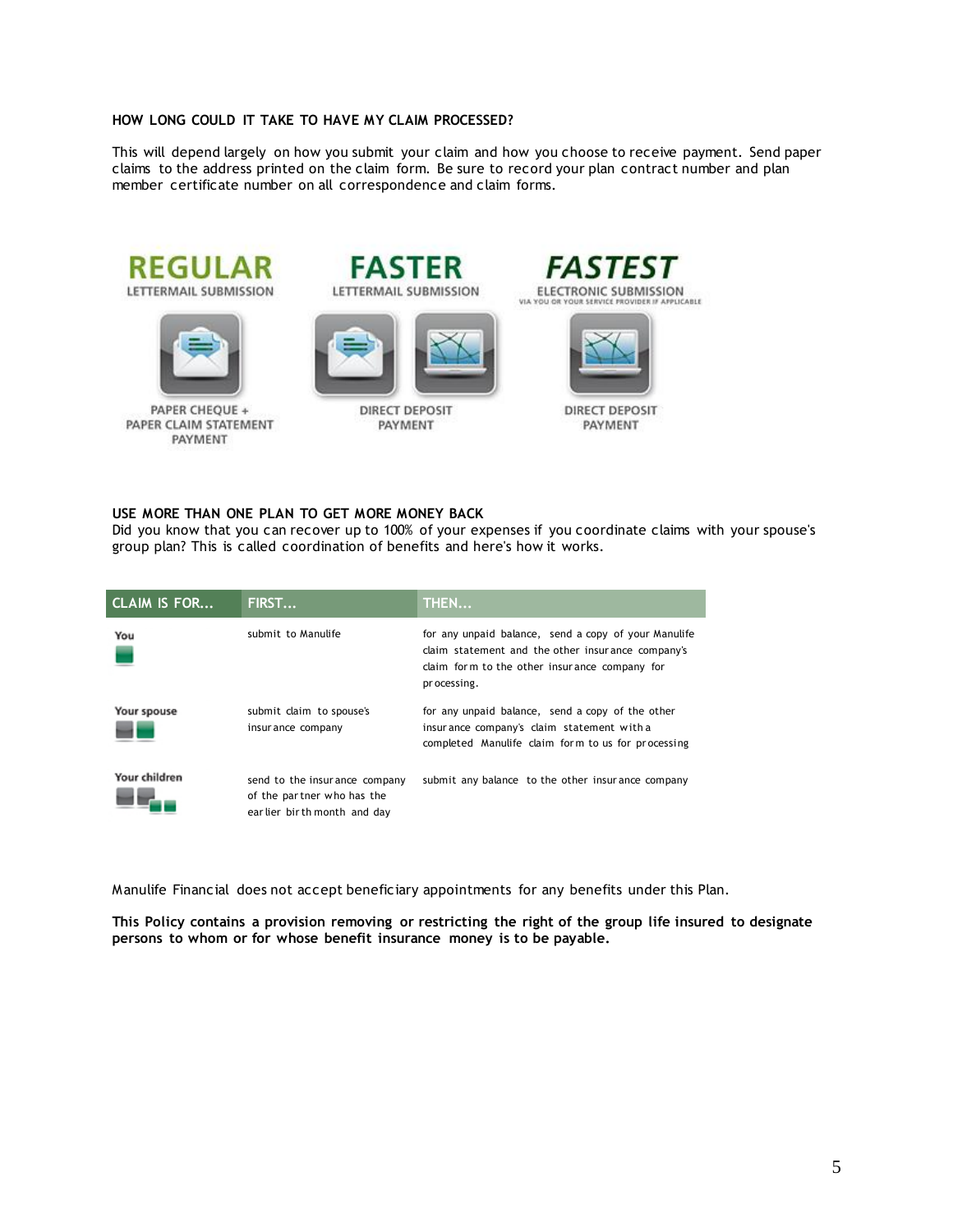# <span id="page-5-0"></span>**Core Coverage and Services**

Your plan sponsor has chosen to offer the following benefits to form the coverage in this program.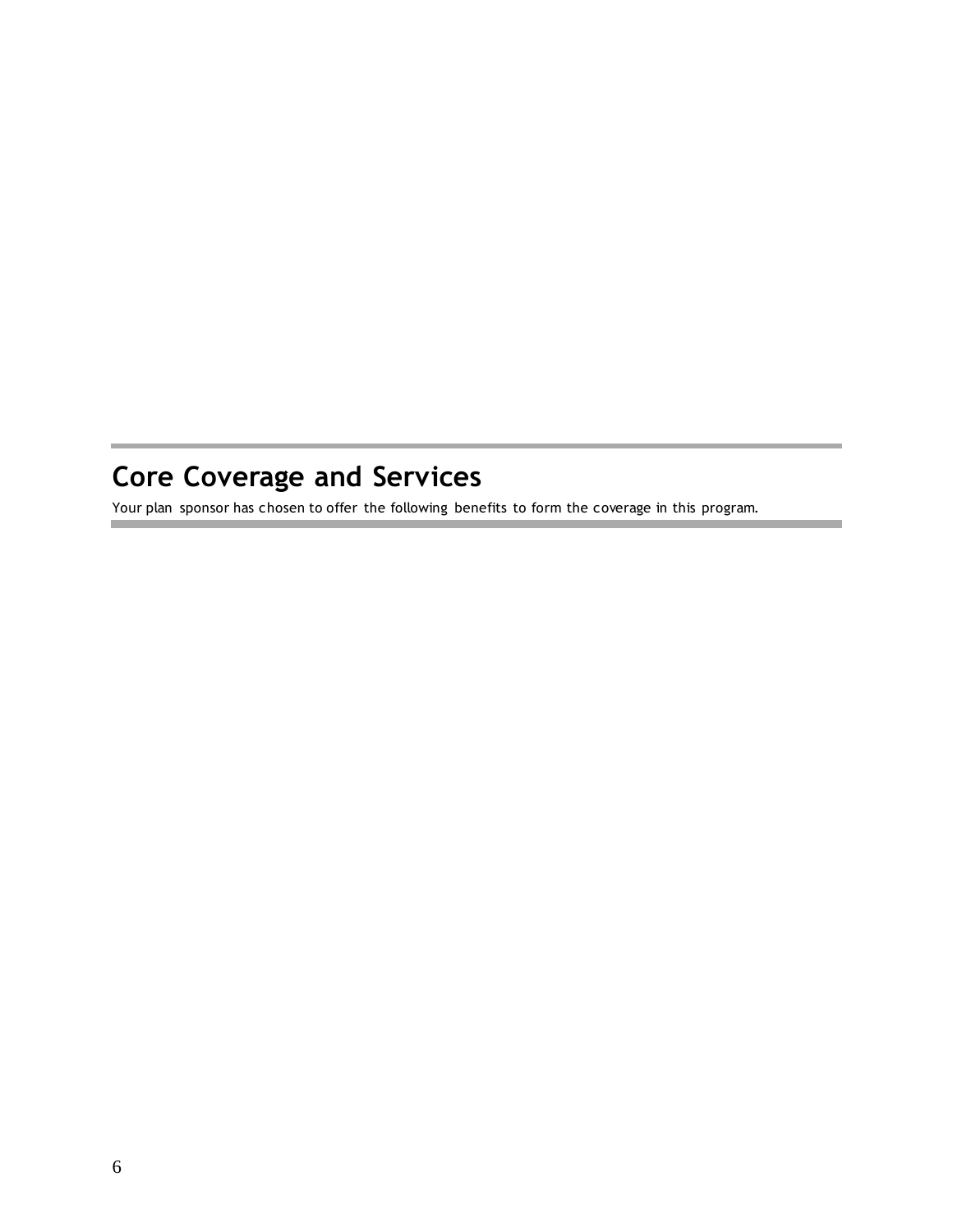# <span id="page-6-0"></span>**Dental**

| <b>Benefit Details</b>                                                                                                                                                                                                                                                                                                                                                                                                                                                                                                                                                                                                                                                                                                                                                                                                                                                                                                                    | Your Plan's Coverage                                                                               |
|-------------------------------------------------------------------------------------------------------------------------------------------------------------------------------------------------------------------------------------------------------------------------------------------------------------------------------------------------------------------------------------------------------------------------------------------------------------------------------------------------------------------------------------------------------------------------------------------------------------------------------------------------------------------------------------------------------------------------------------------------------------------------------------------------------------------------------------------------------------------------------------------------------------------------------------------|----------------------------------------------------------------------------------------------------|
| <b>Waiting Period</b>                                                                                                                                                                                                                                                                                                                                                                                                                                                                                                                                                                                                                                                                                                                                                                                                                                                                                                                     | 2 months                                                                                           |
| Deductible                                                                                                                                                                                                                                                                                                                                                                                                                                                                                                                                                                                                                                                                                                                                                                                                                                                                                                                                | None                                                                                               |
| Dental Fee Guide                                                                                                                                                                                                                                                                                                                                                                                                                                                                                                                                                                                                                                                                                                                                                                                                                                                                                                                          | Current Fee Guide for General Practitioners for the<br>Province in which the services are rendered |
| Coverage ends                                                                                                                                                                                                                                                                                                                                                                                                                                                                                                                                                                                                                                                                                                                                                                                                                                                                                                                             | At your retirement                                                                                 |
| Maximum applies to:<br>Level I                                                                                                                                                                                                                                                                                                                                                                                                                                                                                                                                                                                                                                                                                                                                                                                                                                                                                                            | \$1,500 per calendar year                                                                          |
| Combined Maximum applies to:<br>Level II<br>Level III<br>Level IV                                                                                                                                                                                                                                                                                                                                                                                                                                                                                                                                                                                                                                                                                                                                                                                                                                                                         | \$1,500 per calendar year                                                                          |
| Maximum applies to:<br>Level V                                                                                                                                                                                                                                                                                                                                                                                                                                                                                                                                                                                                                                                                                                                                                                                                                                                                                                            | \$1,500 per lifetime                                                                               |
| Level I - Basic Services<br>Includes items such as:<br>complete oral exam, one per 2 calendar<br>٠<br>years<br>full-mouth x-rays, one per 2 calendar years<br>one unit of light scaling and one unit of<br>٠<br>polishing once every 6 months, when the<br>service is performed outside Quebec, or<br>prophylaxis once every 6 months, when the<br>service is performed in Quebec<br>bitewing x-rays, two films, once every 6<br>months<br>recall exams, and fluoride treatments, once<br>every 6 months (fluoride treatments are a<br>covered expense for dependent children<br>under 19 years of age)<br>routine diagnostic and laboratory<br>procedures<br>fillings, retentive pins and pit and fissure<br>sealants<br>Replacement fillings are covered provided:<br>- the existing filling is at least 12 months<br>old and must be replaced either due to<br>significant breakdown of the existing filling<br>or recurrent decay, or | 100% to a maximum of \$1,500 per calendar year                                                     |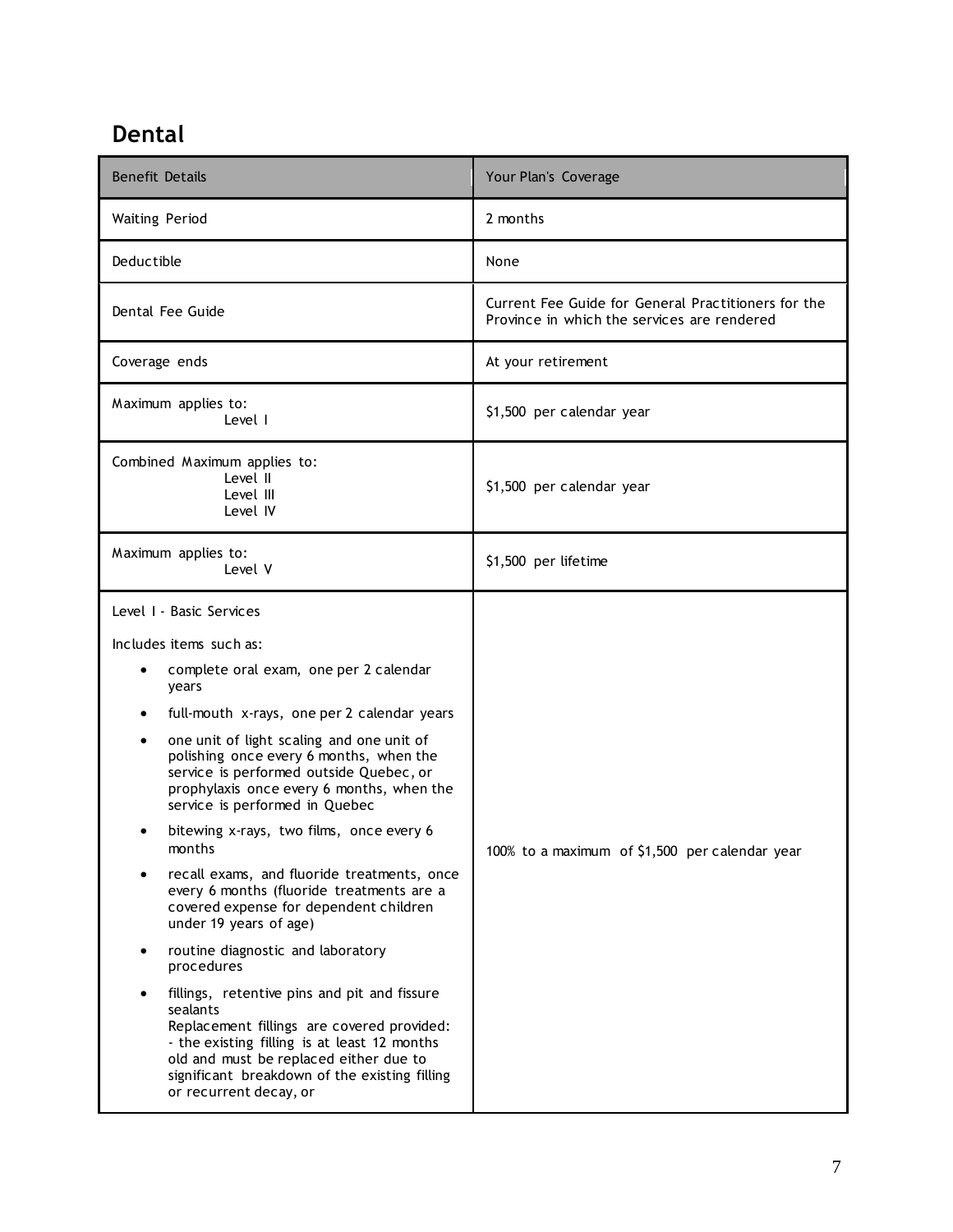| - the existing filling is amalgam and there is<br>medical evidence indicating that the<br>patient is allergic to amalgam<br>pre-fabricated full coverage restorations<br>$\bullet$<br>(metal and plastic)<br>space maintainers (appliances placed for<br>orthodontic purposes are not covered)<br>minor surgical procedures and post surgical<br>care<br>extractions (including impacted and<br>$\bullet$<br>residual roots)<br>consultations, anaesthesia, and conscious<br>sedation<br>denture repairs, relines and rebases, only if<br>the expense is incurred later than 3 months<br>after the date of the initial placement of<br>the denture<br>injection of antibiotic drugs when<br>$\bullet$<br>administered by a Dentist in conjunction<br>with dental surgery                                                                                                                    |                                                            |
|---------------------------------------------------------------------------------------------------------------------------------------------------------------------------------------------------------------------------------------------------------------------------------------------------------------------------------------------------------------------------------------------------------------------------------------------------------------------------------------------------------------------------------------------------------------------------------------------------------------------------------------------------------------------------------------------------------------------------------------------------------------------------------------------------------------------------------------------------------------------------------------------|------------------------------------------------------------|
| Level II - Supplementary Services<br>Includes items such as:<br>surgical procedures not included in Level I<br>(excluding implant surgery)<br>periodontal services for treatment of<br>diseases of the gums and other supporting<br>tissue of the teeth, including:<br>- scaling not covered under Level I, and<br>root planing, up to a combined maximum of<br>12 units per calendar year(s);<br>- provisional splinting; and<br>- occlusal equilibration, up to a maximum<br>of 8 units per calendar year(s)<br>endodontic services which include root<br>canals and therapy, root amputation,<br>apexifications and periapical services<br>root canals and therapy are limited to one<br>$\bullet$<br>initial treatment plus one re-treatment per<br>tooth per lifetime<br>re-treatment is covered only if the expense<br>is incurred more than 12 months after the<br>initial treatment | 100% to a combined maximum of \$1,500 per<br>calendar year |
| Level III - Dentures<br>Includes items such as:<br>initial provision of full or partial removable                                                                                                                                                                                                                                                                                                                                                                                                                                                                                                                                                                                                                                                                                                                                                                                           | 50% to a combined maximum of \$1,500 per calendar<br>year  |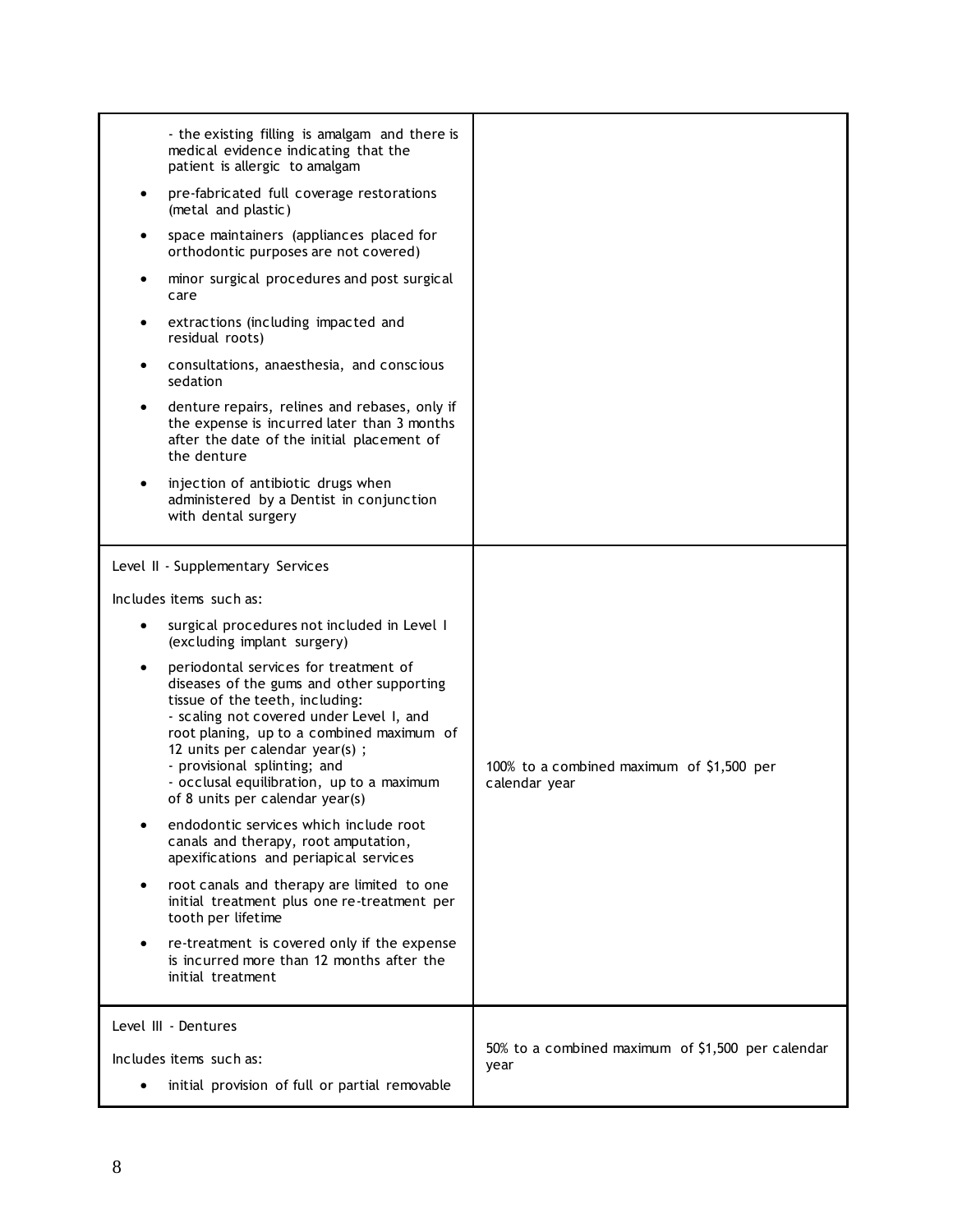| dentures<br>replacement of removable dentures,<br>provided the dentures are required<br>because:<br>- a natural tooth is extracted and the<br>existing appliance cannot be made<br>serviceable;<br>- the existing appliance is at least 60<br>months old; or<br>- the existing appliance is temporary and is<br>replaced with the permanent dentures<br>within 12 months of its installation<br>dentures required solely to replace a<br>$\bullet$<br>natural tooth which was missing prior to<br>becoming insured for this eligible expense,<br>are not covered                                                                                                                                                                                                                                                                                                                  |                                                           |
|-----------------------------------------------------------------------------------------------------------------------------------------------------------------------------------------------------------------------------------------------------------------------------------------------------------------------------------------------------------------------------------------------------------------------------------------------------------------------------------------------------------------------------------------------------------------------------------------------------------------------------------------------------------------------------------------------------------------------------------------------------------------------------------------------------------------------------------------------------------------------------------|-----------------------------------------------------------|
| Level IV - Major Restorative Services<br>Includes items such as:<br>crowns and onlays when the function of a<br>$\bullet$<br>tooth is impaired due to cuspal or incisal<br>angle damage caused by trauma or decay<br>inlays, covering at least 3 surfaces,<br>٠<br>provided the tooth cusp is missing<br>initial provision of fixed bridgework<br>٠<br>replacement of bridgework, provided the<br>٠<br>new bridgework is required because:<br>- a natural tooth is extracted and the<br>existing appliance cannot be made<br>serviceable;<br>- the existing appliance is at least 60<br>months old; or<br>- the existing appliance is temporary and is<br>replaced with the permanent bridge within<br>12 months of its installation<br>bridgework required solely to replace a<br>natural tooth which was missing prior to<br>becoming insured under this Plan is not<br>covered | 50% to a combined maximum of \$1,500 per calendar<br>year |
| Level V - Orthodontics<br>Includes items such as:<br>orthodontic services for dependent children<br>$\bullet$<br>only, provided treatment commences prior<br>to reaching age 19                                                                                                                                                                                                                                                                                                                                                                                                                                                                                                                                                                                                                                                                                                   | 50% to a maximum of \$1,500 per lifetime                  |
| <b>Exclusions</b>                                                                                                                                                                                                                                                                                                                                                                                                                                                                                                                                                                                                                                                                                                                                                                                                                                                                 |                                                           |

*No Dental Care benefits will be payable for expenses resulting from:*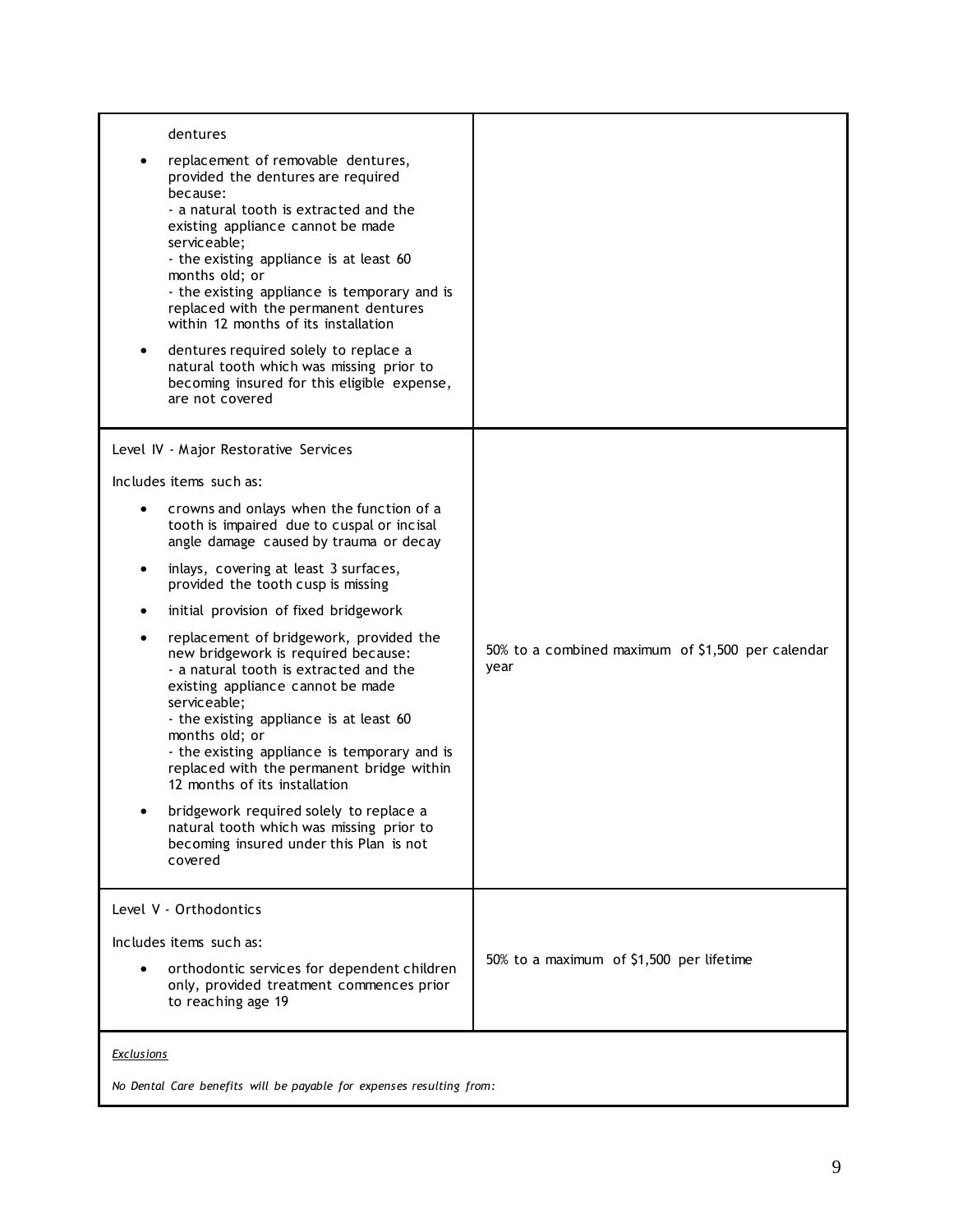- *war, insurrection, the hostile actions of any armed forces or participation in a riot or civil commotion*
- *the committing of or the attempt to commit an assault or criminal offence*
- *injuries sustained while operating a motor vehicle while under the influence of any intoxicant or if blood contains more than 80 milligrams of alcohol per 100 millilitres of blood at the time of injury.*
- *dental care which is cosmetic, unless required because of an accidental injury which occurred while the patient was insured under this benefit*
- *anti-snoring or sleep apnea devices*
- *broken dental appointments, third party examinations, travel to and from appointments, or completion of claim forms*
- *services which are payable under any other part of this policy, by any government plan or legally mandated program*
- *services or supplies provided by an employer, association or trade union's medical or dental department*
- *services or supplies for which no charge would normally be made in the absence of insurance*
- *treatment rendered for a full mouth reconstruction, for a vertical dimension or for a correction of temporomandibular joint dysfunction*
- *replacement of removable dental appliances which have been lost, mislaid or stolen*
- *laboratory fees which exceed reasonable and customary charges*
- *services or supplies which are performed or provided by the insured person, an immediate family member or a person who lives with the insured person*
- *implants, or any services rendered in conjunction with implants. However, where an implant is the choice of treatment and a denture or bridge would produce professionally adequate results for the condition, Manulife Financial will pay the cost of the implant expense and any related services, at a cost equal to the least expensive cost of a denture or bridge*
- *treatment which is not generally recognized by the dental profession as an effective, appropriate and essential form of treatment for the dental condition*
- *services or supplies which are not specified as a covered expense under this benefit*

*If you anticipate charges for any treatment to exceed \$500, please submit a pre-treatment plan before receiving the service so you can understand what portion your plan may cover.*

*Your plan will pay benefits for the least expensive course of treatment when there are two or more courses of treatment covered that would produce professionally adequate results for a given condition. Manulife's professional dental consultant will aid in evaluating the various courses of treatment available to determine which is professionally adequate.*

*If you apply for coverage for Dental insurance late, Late Dental Application insurance will be limited to \$125 for each insured person for the first 12 months of coverage.* 

*All claims must be submitted within 12 months after the date the expense was incurred. However, upon termination of your insurance, all claims must be submitted no later than 90 days from the termination date.*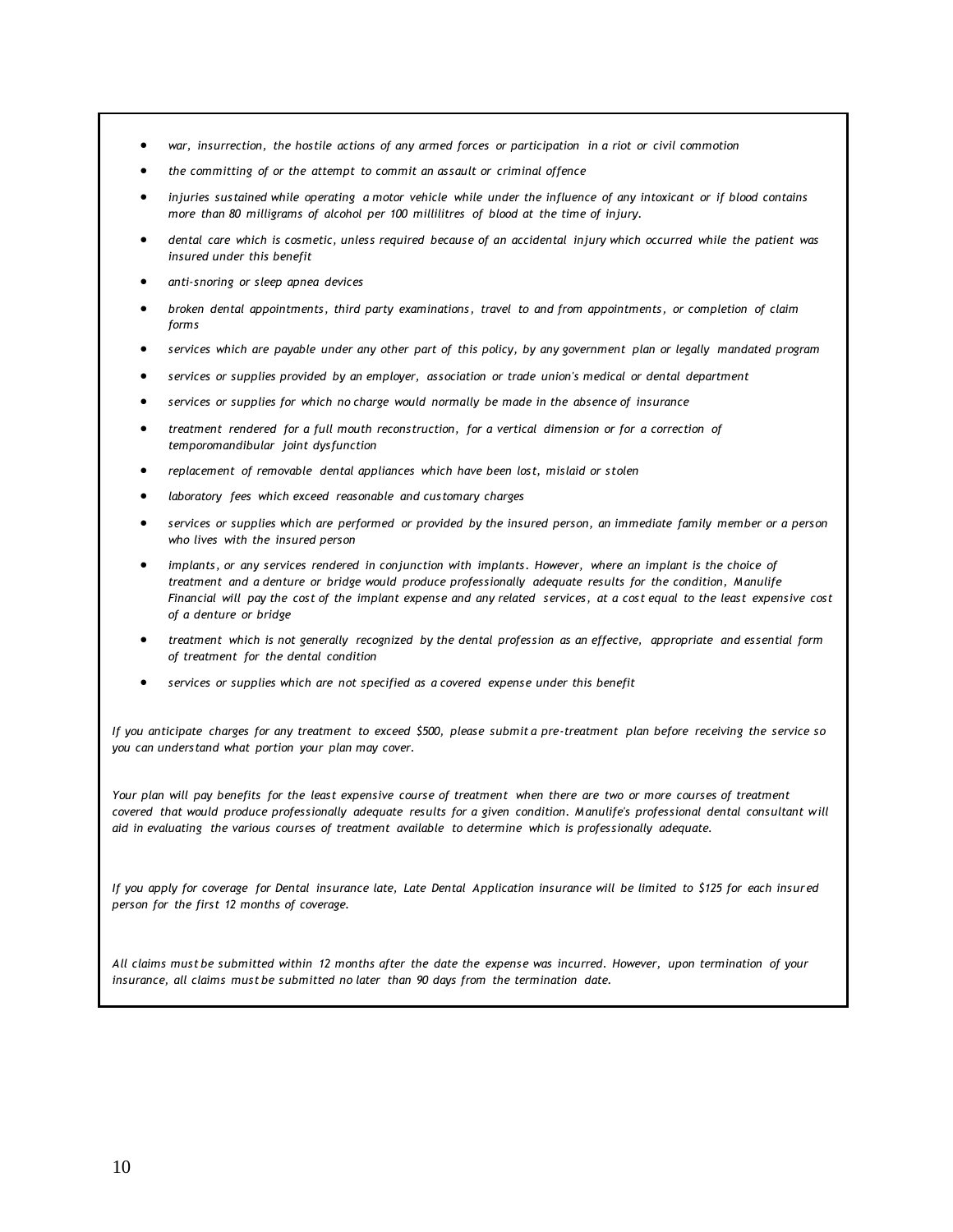## <span id="page-10-0"></span>**Extended Health Care Benefit**

This benefit has many components that extend your coverage to a wide variety of health care providers and services. Under the broad category there may be coinsurances, deductibles, maximums and limitations that apply to specific components of the coverage.

This plan will not automatically assume eligibility for all drugs, services and supplies. New drugs, existing drugs with new indications, services and supplies are reviewed by Manulife Financial using the due diligence process. Once this process has been completed, the decision will be made by Manulife Financial to include as a covered expense, include with prior authorization criteria, exclude or apply maximum limits.

| <b>Benefit Details</b> | Your Plan's Coverage                                                                        |
|------------------------|---------------------------------------------------------------------------------------------|
| <b>Waiting Period</b>  | 2 months                                                                                    |
| Maximum                | Unlimited                                                                                   |
| Deductible             | Nil                                                                                         |
| Co-insurance           | 80% for Hospital Care, Professional Services, Vision,<br>Medical Services & Supplies, Drugs |
| Coverage Ends          | At your retirement                                                                          |

*Exclusions*

*No Extended Health Care benefits are payable for expenses related to:* 

*(not applicable to Health Service Navigator®)*

- *for Medical Travel Emergencies and Emergency Travel Assistance only, self-inflicted injuries, unless medical evidence establishes that the injuries are related to a mental health illness*
- *war, insurrection, the hostile actions of any armed forces or participation in a riot or civil commotion*
- *committing or attempting to commit an assault or criminal offence*
- *injuries sustained while operating a motor vehicle while under the influence of any intoxicant or if blood con tains more than 80 milligrams of alcohol per 100 millilitres of blood at the time of injury.*
- *an illness or injury for which benefits are payable under any government plan, workers' compensation or legally mandated program*
- *charges for periodic check-ups, broken appointments, third party examinations, travel for health purposes, or completion of claim forms*
- *services or supplies provided by an employer, association or trade union's medical or dental department*
- *services or supplies for which no charge would normally be made in the absence of insurance*
- *services and supplies where reimbursement would have been made under a government-sponsored plan, in the absence of insurance*
- *services or supplies which are not permitted by law to be paid*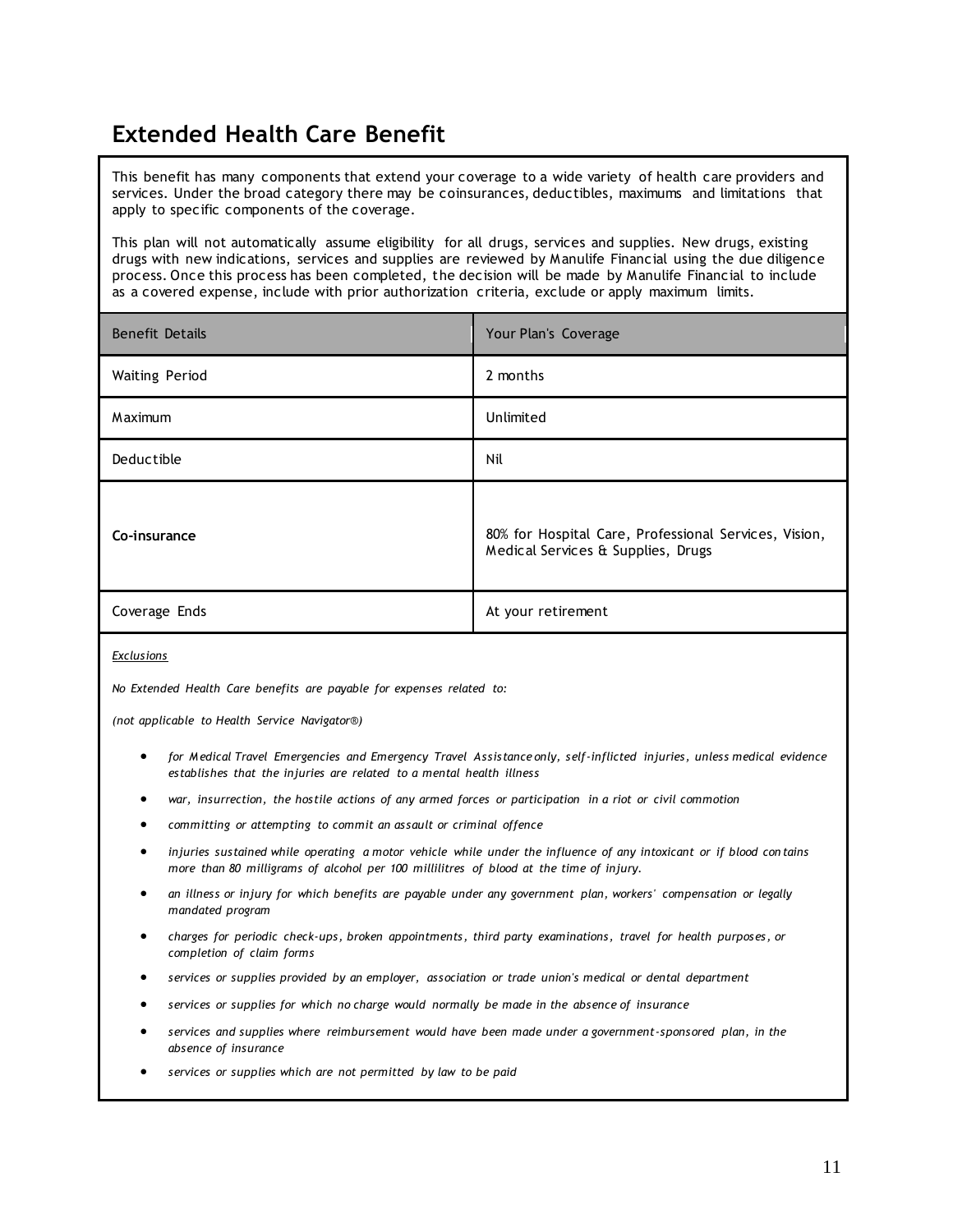- *services or supplies which are required for recreation or sports*
- *services or supplies which would have been payable by the Provincial Plan if proper application had been made*
- *medical treatment which is not usual or customary, or is experimental or investigational in nature*
- *medical or surgical care which is cosmetic*
- *services or supplies which are performed or provided by the insured person, an immediate family member or a person who lives with the insured person*
- *services or supplies which are provided while confined in a hospital on an in-patient basis*
- *services or supplies which are not specified as a covered expense under this benefit*

*All claims must be submitted within 12 months after the date the expense was incurred. However, upon termination of your insurance, all claims must be submitted no later than 90 days from the termination date.*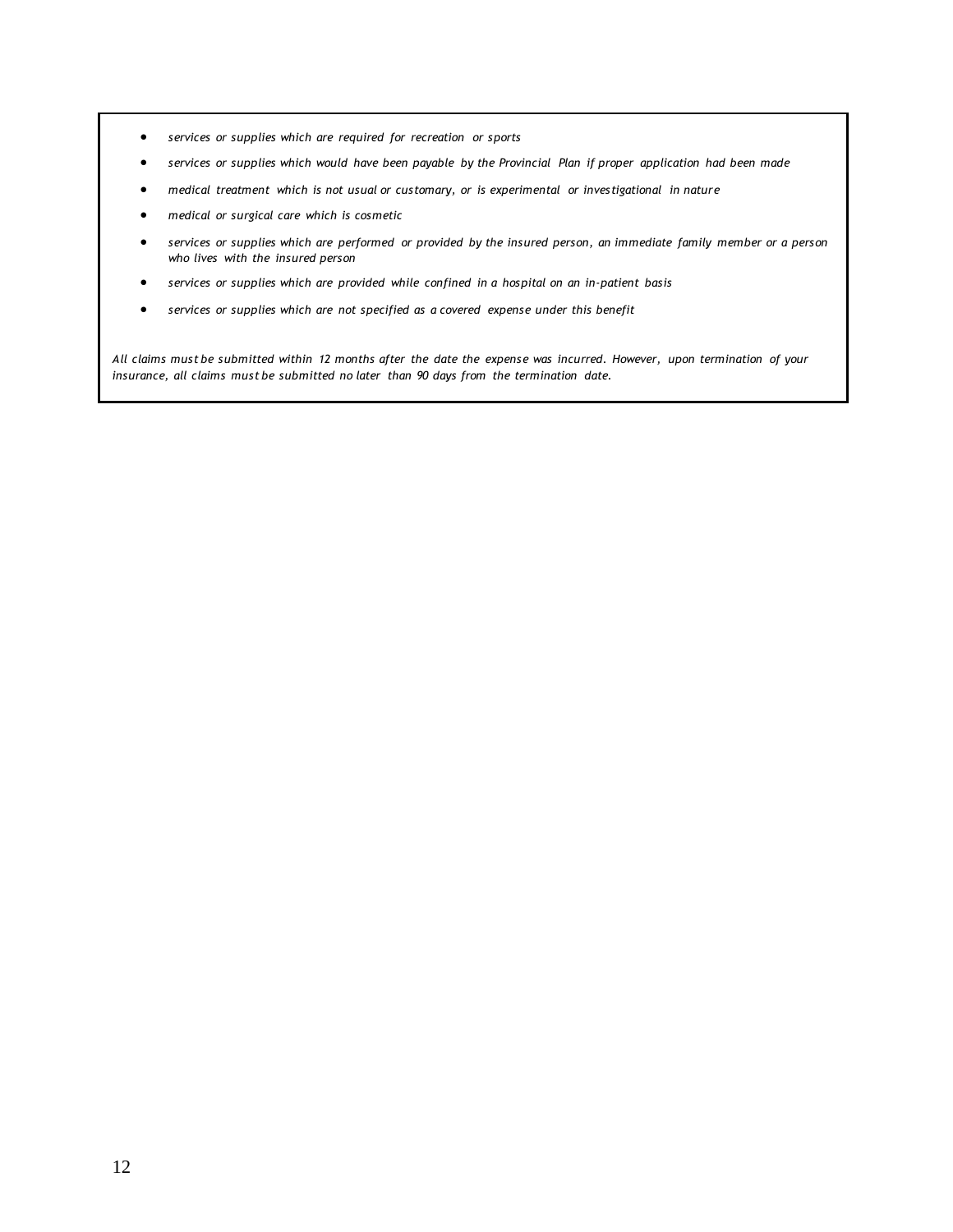# <span id="page-12-0"></span>**EHC - Drugs**

| 80% Co-insurance       |                                                                                                                                                                                                                                                   |                                                                                                                                                                                                                                                                                                                          |
|------------------------|---------------------------------------------------------------------------------------------------------------------------------------------------------------------------------------------------------------------------------------------------|--------------------------------------------------------------------------------------------------------------------------------------------------------------------------------------------------------------------------------------------------------------------------------------------------------------------------|
| <b>Benefit Details</b> |                                                                                                                                                                                                                                                   | Your Plan's Coverage                                                                                                                                                                                                                                                                                                     |
|                        | Prescription Drugs with Generic Substitution                                                                                                                                                                                                      | \$300 lifetime maximum on anti-smoking prescription<br>drugs                                                                                                                                                                                                                                                             |
|                        | Includes the following drug classes:                                                                                                                                                                                                              | Payment of Covered Expenses - Covered expenses                                                                                                                                                                                                                                                                           |
|                        | drugs for the treatment of an illness or<br>injury which by law or convention requires<br>the written prescription of a physician or<br>dentist when prescribed in writing by a<br>physician or dentist and dispensed by a<br>licensed pharmacist | for any prescribed drug will not exceed the price of<br>the lower cost alternative drug that can legally be<br>used to fill the prescription, as listed in the<br>Provincial Drug Benefit Formulary or a lower cost<br>alternative that provides therapeutically similar<br>results as identified by Manulife Financial. |
| $\bullet$              | oral contraceptives                                                                                                                                                                                                                               | Manulife Financial can limit the covered expense                                                                                                                                                                                                                                                                         |
| $\bullet$              | life-sustaining drugs                                                                                                                                                                                                                             | for any drug to that of a lower cost interchangeable<br>drug at the time the drug is purchased.                                                                                                                                                                                                                          |
|                        | preventive vaccines and medicines (oral or<br>injected)                                                                                                                                                                                           | If there is no lower cost alternative drug for the                                                                                                                                                                                                                                                                       |
| $\bullet$              | injectable medications (charges made by a<br>practitioner or physician to administer<br>injectable medications are not covered)                                                                                                                   | prescribed drug, the amount payable is based on<br>the cost of the prescribed drug.                                                                                                                                                                                                                                      |
| ٠                      | standard syringes, needles and diagnostic<br>aids, required for the treatment of diabetes                                                                                                                                                         | No Substitution Prescriptions - If your prescription<br>contains a written direction from your physician or                                                                                                                                                                                                              |
|                        | No coverage for / excludes:                                                                                                                                                                                                                       | dentist that the prescribed drug is not to be<br>substituted with another product, the maximum                                                                                                                                                                                                                           |
|                        | fertility drugs                                                                                                                                                                                                                                   | amount covered is the price of the lower cost<br>alternative drug that can legally be used to fill the<br>prescription, as listed in the Provincial Drug                                                                                                                                                                 |
| ٠                      | sexual dysfunction drugs                                                                                                                                                                                                                          | Benefit Formulary or a lower cost alternative that                                                                                                                                                                                                                                                                       |
| ٠                      | drugs, biologicals and related preparations<br>which are administered in hospital on an in-<br>patient or out-patient basis                                                                                                                       | provides therapeutically similar results as<br>identified by Manulife Financial.                                                                                                                                                                                                                                         |
| ٠                      | drugs determined to be ineligible as a<br>result of due diligence                                                                                                                                                                                 | If there is no lower cost alternative drug for the<br>prescribed drug, the amount payable is based on<br>the cost of the prescribed drug.                                                                                                                                                                                |
|                        | cotton swabs, rubbing alcohol, automatic<br>jet injectors and similar equipment used in<br>the treatment of diabetes                                                                                                                              | Reimbursement at the cost of a prescribed drug,<br>where a lower cost alternative drug is available,<br>will only be considered if medical evidence is                                                                                                                                                                   |
| ٠                      | charges to administer serums, vaccines &<br>injectable drugs                                                                                                                                                                                      | provided by the treating physician to support why<br>the lower cost alternative drug cannot be tolerated                                                                                                                                                                                                                 |
|                        | experimental or investigational drugs not<br>approved as an effective, appropriate and<br>essential treatment of an illness or injury                                                                                                             | or is ineffective.<br>There is a limitation on quantity of drugs that can                                                                                                                                                                                                                                                |
| $\bullet$              | natural health products (products with a<br>NPN)                                                                                                                                                                                                  | be dispensed and claimed at one time, to the lesser<br>of:                                                                                                                                                                                                                                                               |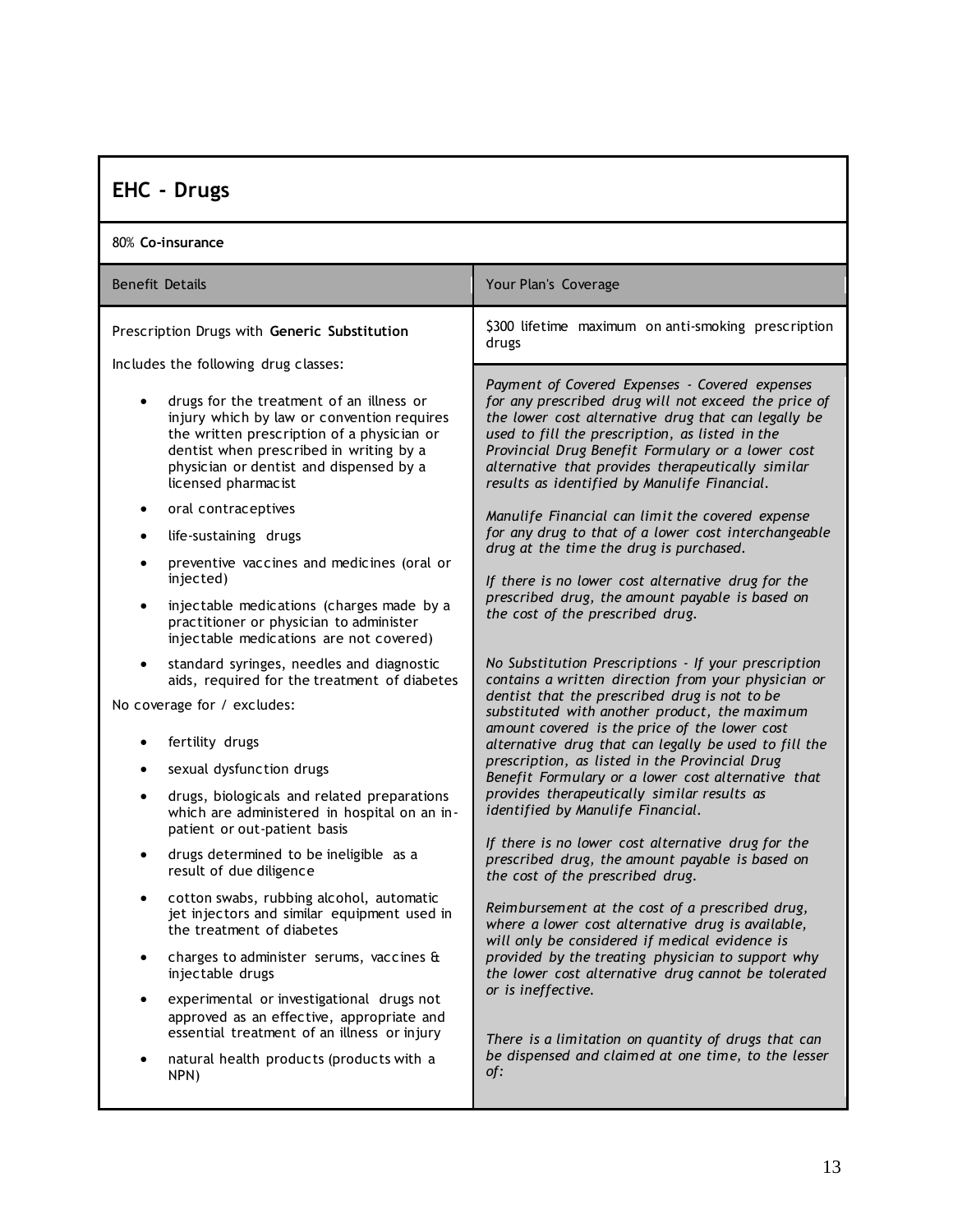|                            | a) the quantity prescribed by the Physician or<br>Dentist; or<br>b) a 34 day supply; or<br>c) up to a 100 day supply may be payable in long<br>term therapy where the larger quantity is<br>recommended as appropriate by the Physician and<br>the Pharmacist.                                                           |
|----------------------------|--------------------------------------------------------------------------------------------------------------------------------------------------------------------------------------------------------------------------------------------------------------------------------------------------------------------------|
|                            | If you are a Quebec resident, your plan's coverage<br>will coordinate with RAMQ.                                                                                                                                                                                                                                         |
| <b>Specialty Drug Care</b> | Specialty Drug Care is a program that helps manage<br>specialty drug costs while providing the additional<br>support of a nurse case manager for individuals<br>taking medications to treat complex chronic or life<br>threatening conditions.                                                                           |
|                            | For non-Quebec Employees: To confirm if the drug<br>you are taking is part of this program, access the<br>List of Drugs Requiring Prior Authorization on our<br>Plan Member Secure Site at<br>manulife.ca/planmember.                                                                                                    |
|                            | If you or your dependents are already taking a high<br>cost drug and want to learn more about Specialty<br>Drug Care, call the toll-free number 1-844-<br>MSDCARE (1-844-673-2273). You are welcome to<br>join the program and take advantage of the savings<br>and the additional support of the nurse case<br>manager. |
|                            | For Quebec Employees: Specialty Drug Care includes<br>case management services for Specialty Drugs. More<br>information is available by clicking here Specialty<br>Drug Care.                                                                                                                                            |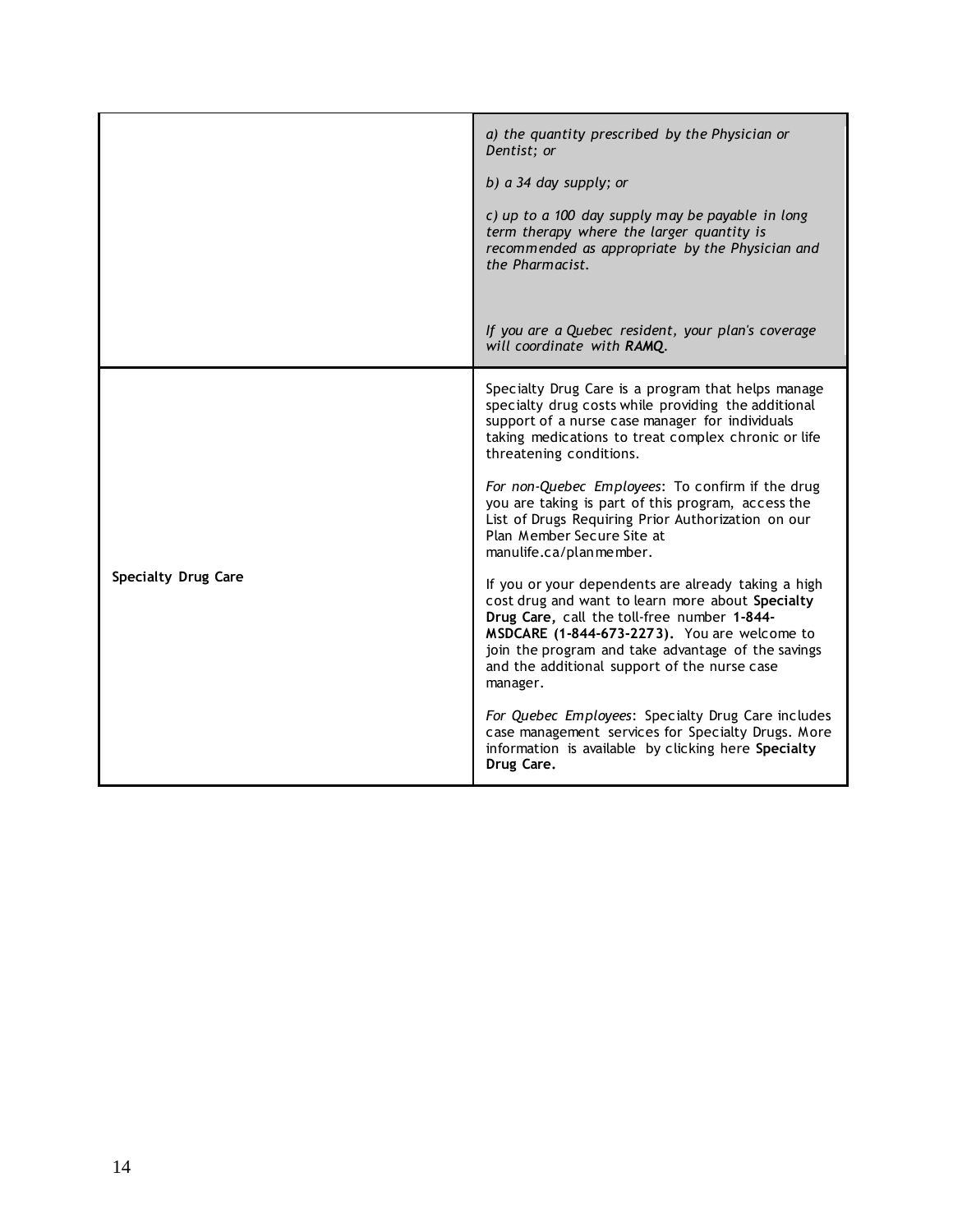<span id="page-14-0"></span>

| <b>EHC - Vision</b>                                                                    |                                                                                                                                                                                                                                                                                                                                                                                                                                                            |
|----------------------------------------------------------------------------------------|------------------------------------------------------------------------------------------------------------------------------------------------------------------------------------------------------------------------------------------------------------------------------------------------------------------------------------------------------------------------------------------------------------------------------------------------------------|
| 80% Co-insurance                                                                       |                                                                                                                                                                                                                                                                                                                                                                                                                                                            |
| <b>Benefit Details</b>                                                                 | Your Plan's Coverage                                                                                                                                                                                                                                                                                                                                                                                                                                       |
| Prescription Glasses, Contact Lenses, Laser Eye<br>Surgery, Eye Exams, Visual Training | \$250 per 24 months for prescription glasses,<br>elective contact lenses, repairs and elective laser<br>vision correction procedures<br>If contact lenses are required to treat a severe<br>condition, or if vision in the better eye can be<br>improved to a 20/40 level with contact lenses but<br>not with glasses, the maximum payable will be \$200<br>during any 24 months<br>Eye Exams - once per 24 months<br>Visual Training - \$200 per lifetime |
|                                                                                        |                                                                                                                                                                                                                                                                                                                                                                                                                                                            |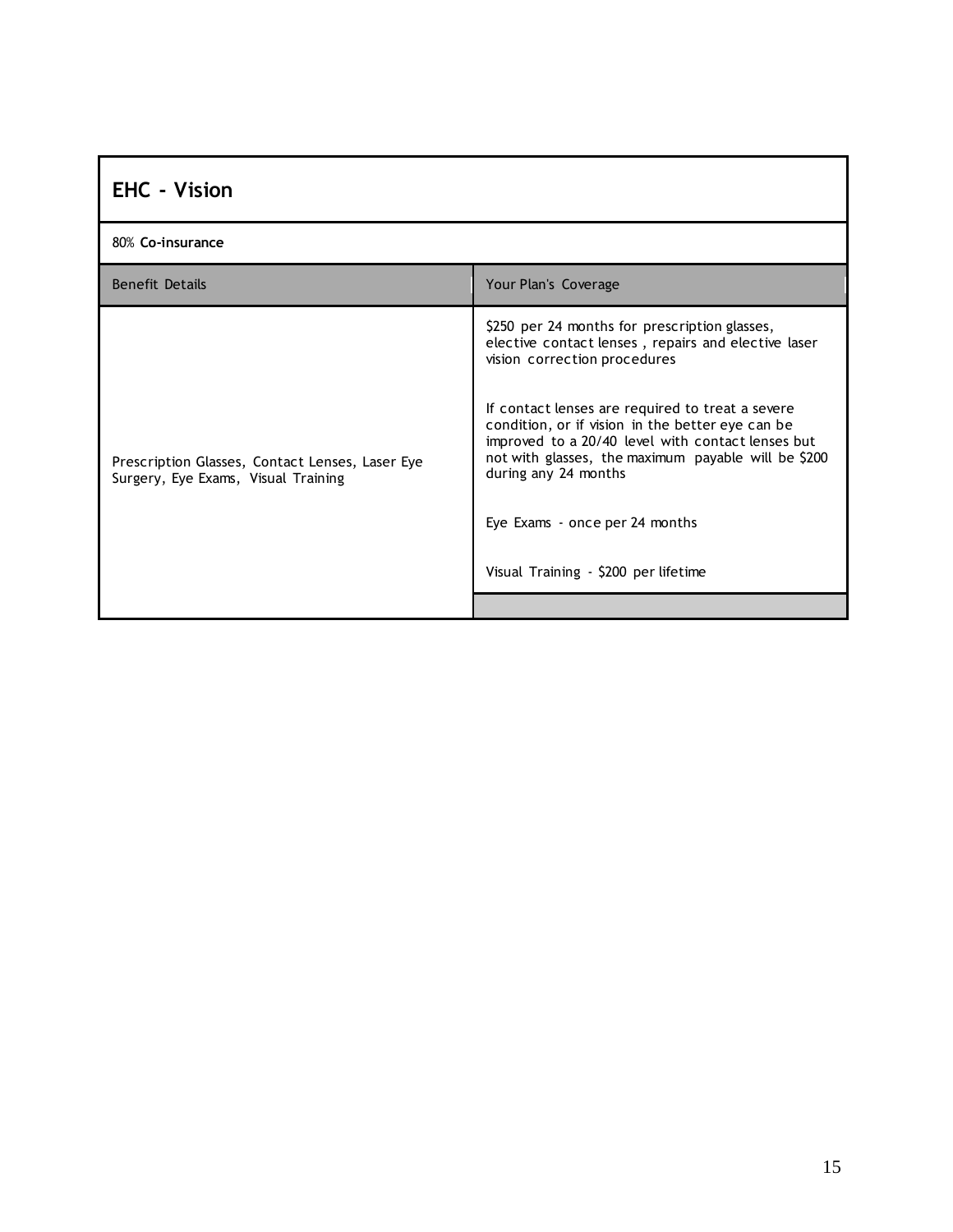<span id="page-15-0"></span>

| EHC - Health Care Professionals (Professional Services) |
|---------------------------------------------------------|
|---------------------------------------------------------|

| 80% Co-insurance                                                                                                                                                                                                                                                                      |                                                                                                                                                                                                                                                                                                                                                                                                                                                                                                                                                                                                                                                                                                                                                                                                                                                                                                                 |
|---------------------------------------------------------------------------------------------------------------------------------------------------------------------------------------------------------------------------------------------------------------------------------------|-----------------------------------------------------------------------------------------------------------------------------------------------------------------------------------------------------------------------------------------------------------------------------------------------------------------------------------------------------------------------------------------------------------------------------------------------------------------------------------------------------------------------------------------------------------------------------------------------------------------------------------------------------------------------------------------------------------------------------------------------------------------------------------------------------------------------------------------------------------------------------------------------------------------|
| <b>Benefit Details</b>                                                                                                                                                                                                                                                                | Your Plan's Coverage                                                                                                                                                                                                                                                                                                                                                                                                                                                                                                                                                                                                                                                                                                                                                                                                                                                                                            |
| Services provided by the following licensed<br>practitioners:<br>Chiropractor, Osteopath, Podiatrist/Chiropodist,<br>Massage Therapist, Naturopath, Speech Therapist,<br>Physiotherapist, Psychologist, Acupuncturist,<br>Dietician, Social Worker, Psychoanalyst,<br>Psychotherapist | \$750 per calendar year(s) for Psychotherapist<br>\$750 combined per calendar year(s) for<br>Chiropractor, Osteopath, Podiatrist/Chiropodist,<br>Massage Therapist, Naturopath, Speech Therapist,<br>Physiotherapist, Psychologist, Acupuncturist,<br>Dietician, Social Worker, and Psychoanalyst<br>Expenses are covered to the extent that they are<br>Reasonable and Customary, as determined by<br>Manulife Financial.<br>Expenses for some of these professional services<br>may be payable in part by provincial plans.<br>Coverage for the balance of such expenses prior to<br>reaching the provincial plan maximum may be<br>prohibited by provincial legislation. In those<br>provinces, expenses under this benefit program are<br>payable after the Provincial Plan's maximum for the<br>benefit year has been paid.<br>Recommendation by a physician for Professional<br>Services is not required. |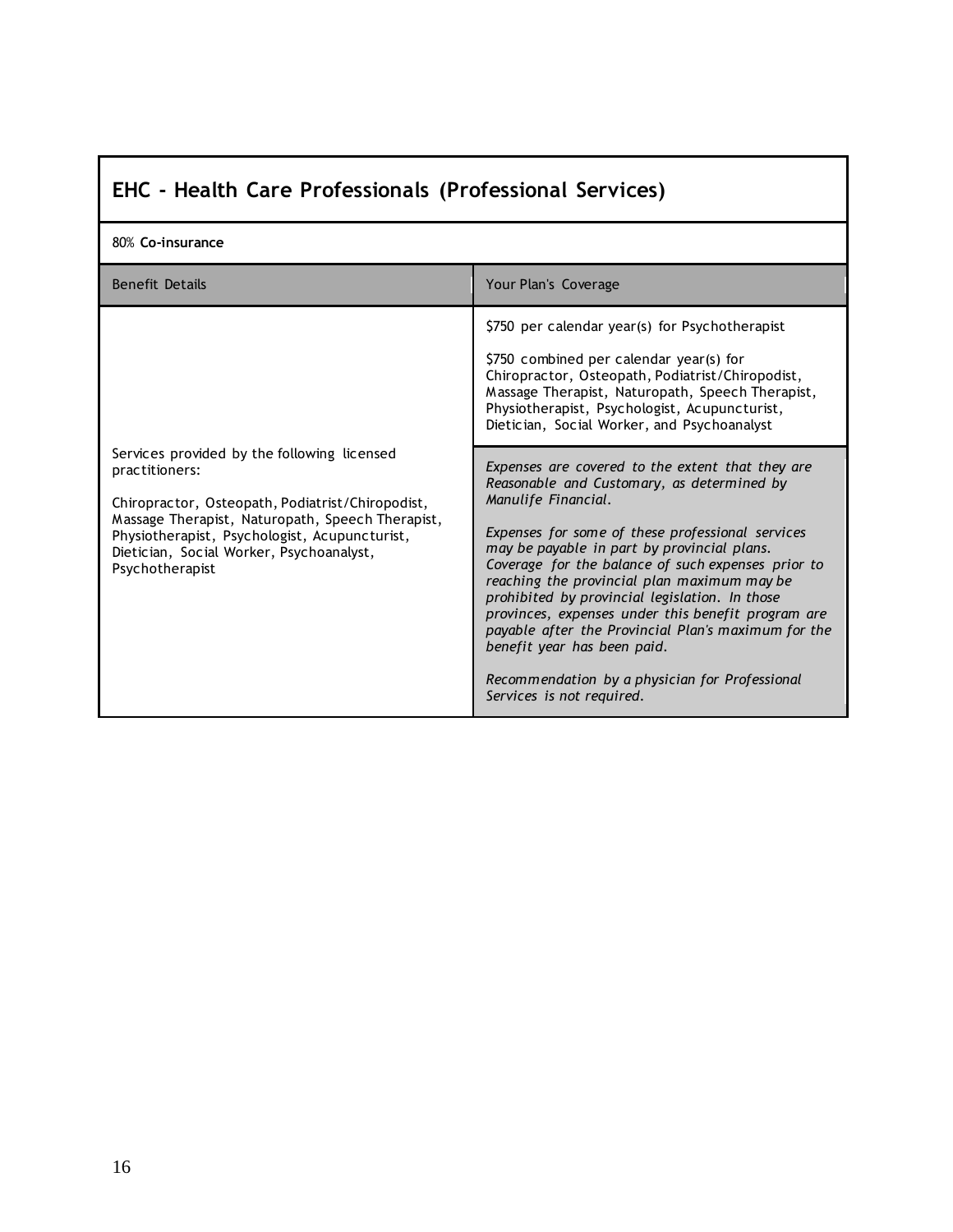<span id="page-16-3"></span><span id="page-16-2"></span><span id="page-16-1"></span><span id="page-16-0"></span>

| <b>EHC</b> - Medical Supplies and Services                                                                                                                      |                                                                                                                                                                                                                                                                                                                                              |  |
|-----------------------------------------------------------------------------------------------------------------------------------------------------------------|----------------------------------------------------------------------------------------------------------------------------------------------------------------------------------------------------------------------------------------------------------------------------------------------------------------------------------------------|--|
| 80% Co-insurance (unless otherwise stated)                                                                                                                      |                                                                                                                                                                                                                                                                                                                                              |  |
| For all medical equipment and supplies, coverage is limited to the cost of the device or item that<br>adequately meets the patient's fundamental medical needs. |                                                                                                                                                                                                                                                                                                                                              |  |
| <b>Benefit Details</b>                                                                                                                                          | Your Plan's Coverage                                                                                                                                                                                                                                                                                                                         |  |
| <b>Private Duty Nursing Services</b>                                                                                                                            | \$10,000 per calendar year(s)                                                                                                                                                                                                                                                                                                                |  |
| Provided by a registered nurse or registered nursing<br>assistant who has completed an approved<br>medications training program                                 |                                                                                                                                                                                                                                                                                                                                              |  |
| Excludes:                                                                                                                                                       |                                                                                                                                                                                                                                                                                                                                              |  |
| custodial care, homemaking duties or<br>supervision                                                                                                             |                                                                                                                                                                                                                                                                                                                                              |  |
| services performed by a nurse practitioner<br>$\bullet$<br>who is an immediate family member or who<br>lives with the patient                                   | Submit a detailed treatment plan estimate before<br>Private Duty Nursing services begin so we can<br>advise you of what benefit may be provided.                                                                                                                                                                                             |  |
| services performed while confined to a<br>hospital, nursing home or other similar<br>institution                                                                |                                                                                                                                                                                                                                                                                                                                              |  |
| services that could be performed by a<br>person with lesser qualifications, a<br>relative, a friend or a member of the<br>patient's household                   |                                                                                                                                                                                                                                                                                                                                              |  |
| <b>Hearing Aids</b>                                                                                                                                             | \$700 per 60 month(s)                                                                                                                                                                                                                                                                                                                        |  |
|                                                                                                                                                                 | Includes cost, installation, repair and maintenance<br>of Hearing Aids (including charges for batteries)                                                                                                                                                                                                                                     |  |
|                                                                                                                                                                 | \$300 per 12 month(s) for Stock-item Orthopaedic<br><b>Shoes</b>                                                                                                                                                                                                                                                                             |  |
| <b>Orthopaedic Shoes/Orthotics</b>                                                                                                                              | Custom Made Shoes which are required because of a<br>medical abnormality that, based on medical<br>evidence, cannot be accommodated in a stock-item<br>orthopaedic shoe or a modified stock-item<br>orthopaedic shoe, up to a maximum of 1 pair per<br>calendar year (must be constructed by a certified<br>orthopaedic footwear specialist) |  |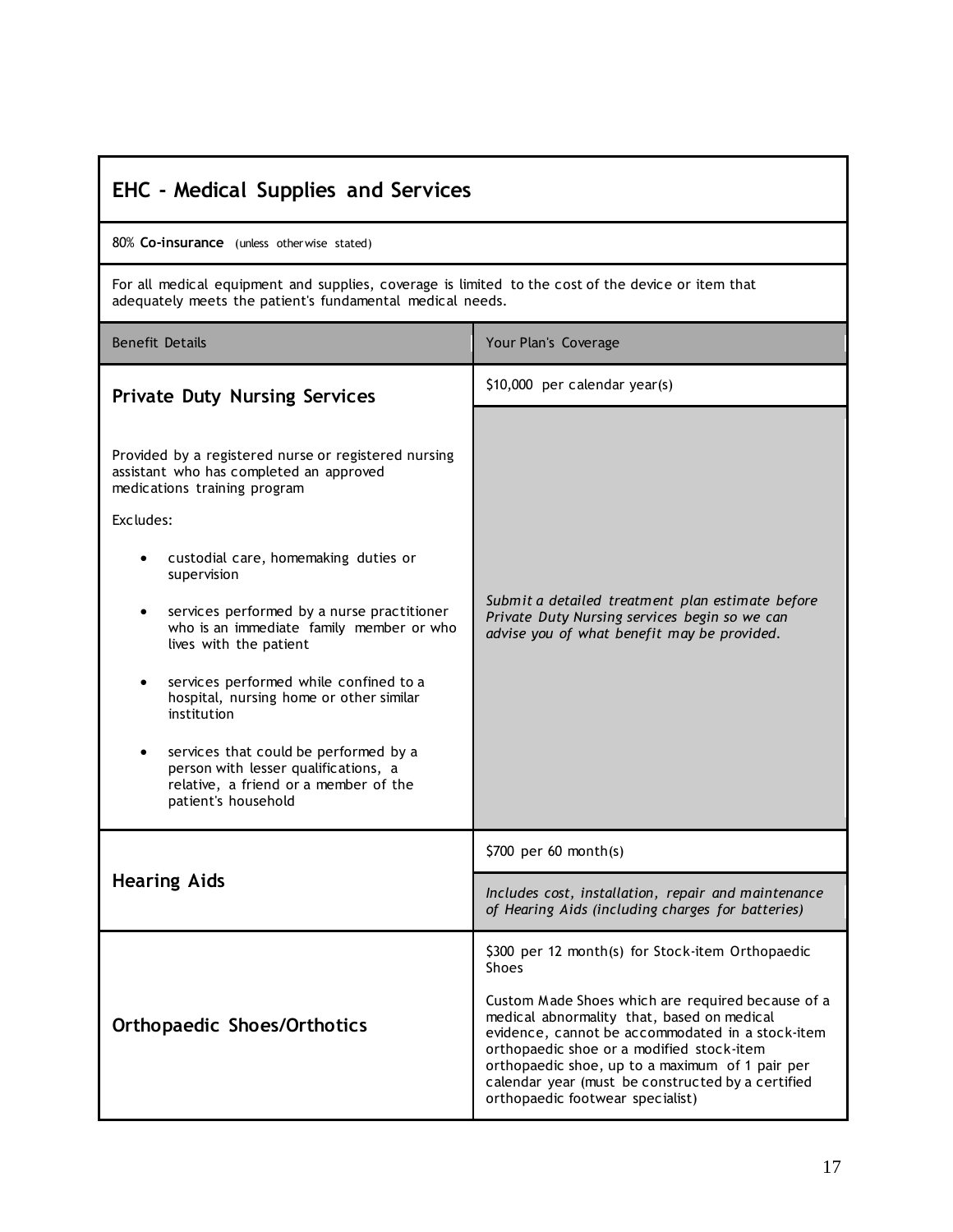<span id="page-17-1"></span><span id="page-17-0"></span>

|                                                                                                    | \$400 per 36 month(s) for Custom Made Orthotic Foot<br>Appliances                                                                      |
|----------------------------------------------------------------------------------------------------|----------------------------------------------------------------------------------------------------------------------------------------|
|                                                                                                    | Must be recommended by a physician or podiatrist.                                                                                      |
| <b>Medical Equipment</b><br>Includes items such as:                                                | 4 per calendar year for surgical brassieres<br>\$200 per lifetime for wigs and hairpieces<br>2 per calendar year for breast prosthesis |
| ambulance (licensed including air<br>$\bullet$<br>ambulance, provided in province of<br>residence) |                                                                                                                                        |
| mobility equipment (crutches, canes,<br>walkers, wheelchairs)                                      |                                                                                                                                        |
| manual hospital beds                                                                               |                                                                                                                                        |
| respiratory and oxygen equipment<br>$\bullet$                                                      |                                                                                                                                        |
| other equipment usually found only in<br>hospitals                                                 | Medical equipment dispensed by a hospital is not an<br>eligible expense.                                                               |
| non-dental external prostheses                                                                     | In the province of Quebec, microscopic and other                                                                                       |
| braces (other than foot braces), trusses,<br>collars, leg orthosis, casts and splints              | similar diagnostic tests and services rendered in a<br>licensed laboratory, up to a maximum of \$1,000 per                             |
| ileostomy, colostomy and incontinence<br>$\bullet$<br>supplies                                     | calendar year.                                                                                                                         |
| medicated dressings and burn garments                                                              | Accidental dental treatment to the natural teeth or<br>jaw must be provided within 12 months of the                                    |
| oxygen                                                                                             | accident. Injuries sustained while biting or chewing                                                                                   |
| charges for the treatment required as a<br>result of an injury to natural teeth or jaw             | are not covered.                                                                                                                       |
| surgical brassieres                                                                                |                                                                                                                                        |
| wigs and hairpieces for temporary hair loss<br>associated with medical treatment                   |                                                                                                                                        |
| breast prosthesis                                                                                  |                                                                                                                                        |
| <b>Surgical Stockings</b>                                                                          | \$400 per calendar year                                                                                                                |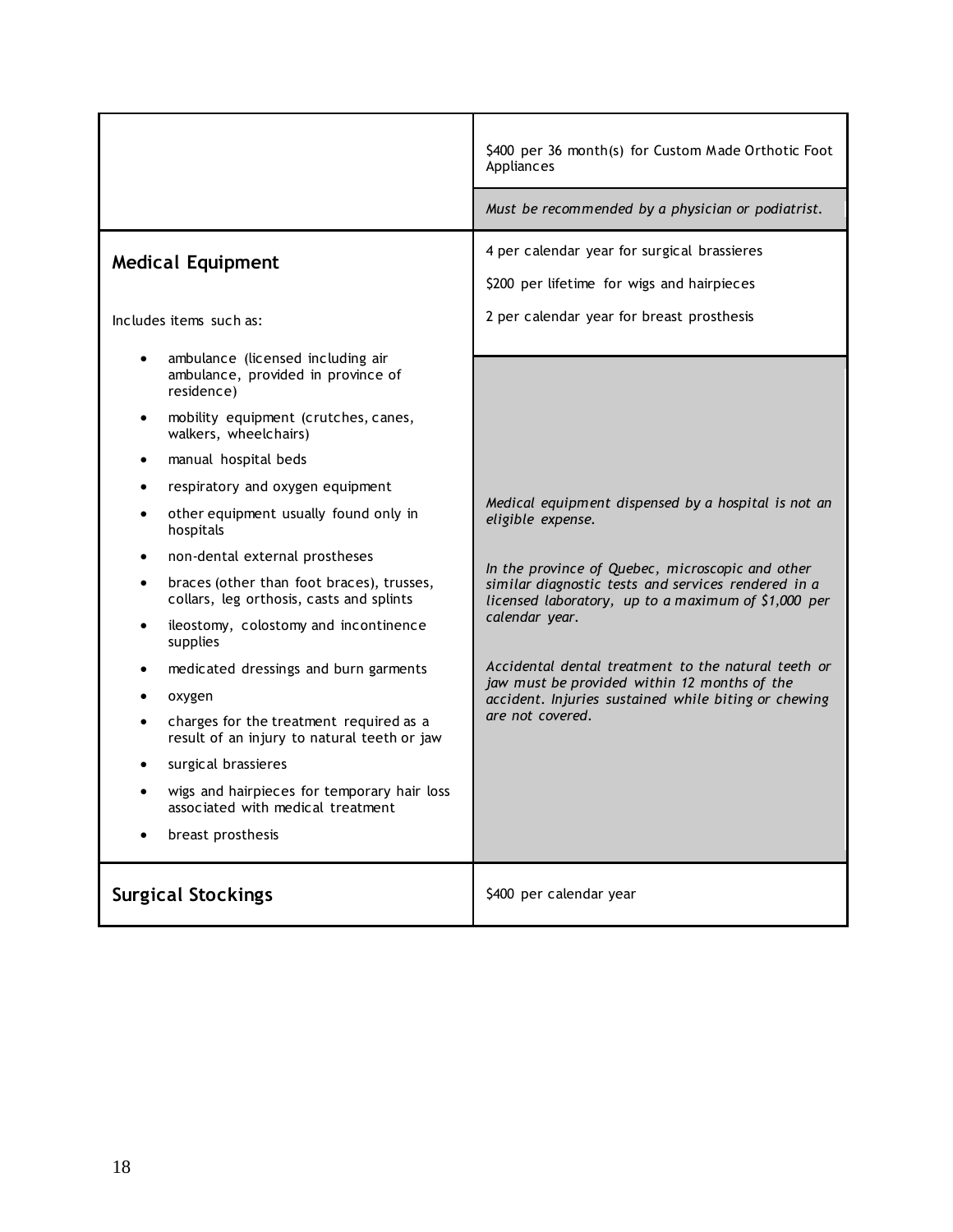<span id="page-18-0"></span>

| <b>EHC</b> - Hospital               |                                                                                                                                                                                                                                                                         |  |
|-------------------------------------|-------------------------------------------------------------------------------------------------------------------------------------------------------------------------------------------------------------------------------------------------------------------------|--|
| 80% Co-insurance                    |                                                                                                                                                                                                                                                                         |  |
| <b>Benefit Details</b>              | Your Plan's Coverage                                                                                                                                                                                                                                                    |  |
| General or Rehabilitation hospitals | • in a Semi-Private Room<br>• in excess of the hospital's public ward charge<br>Rehabilitation Hospital (Chronic Care Facility): 180<br>days per disability provided admission starts within<br>14 days of discharge from a hospital confinement of<br>at least 5 days. |  |
|                                     | Charges for any portion of the cost of ward<br>accommodation, utilization or copayment fees (or<br>similar charges) will not be covered.<br>Manulife Financial will coordinate payment after<br>any provincial plan coverage has first been applied.                    |  |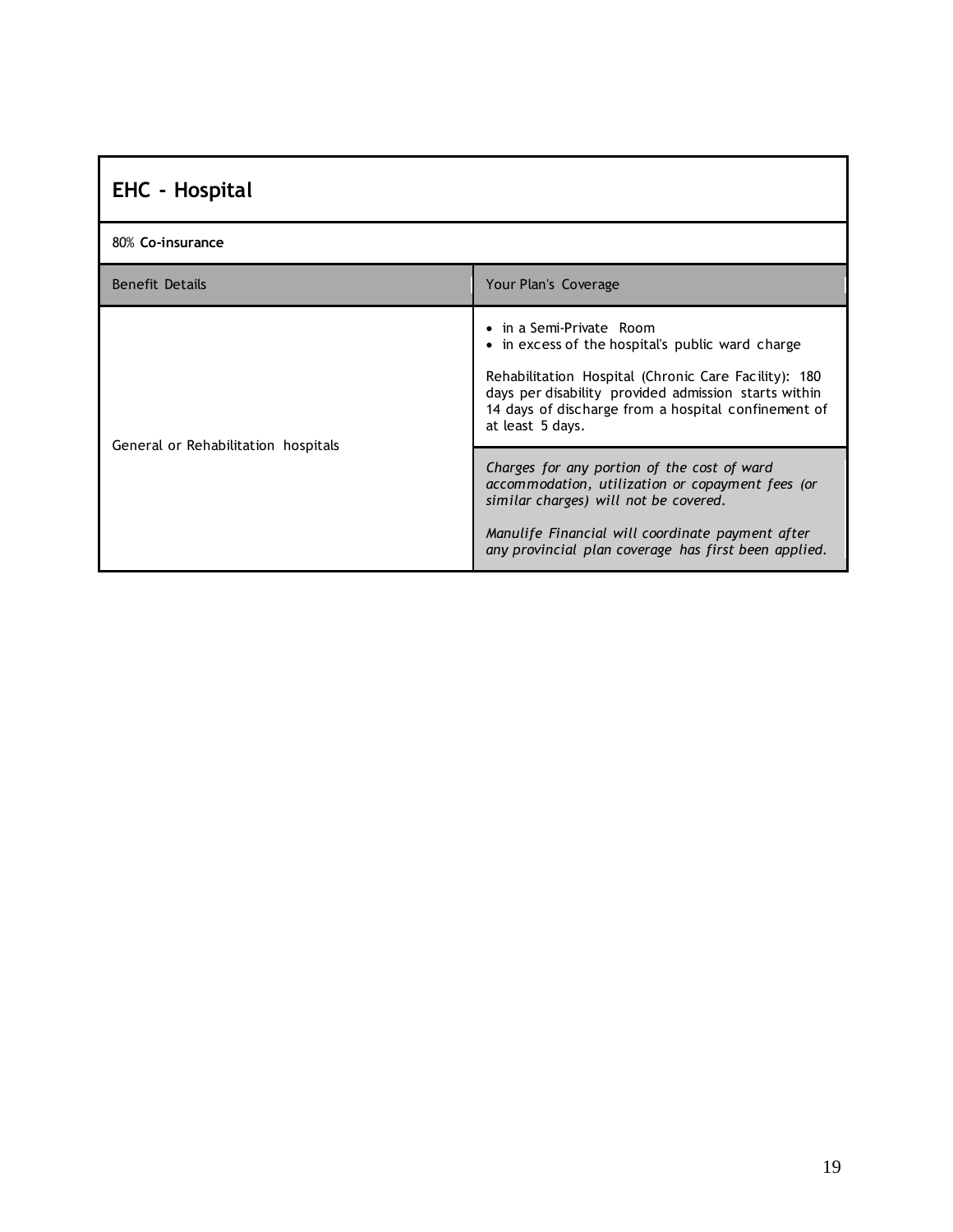| EHC - Medical and Non-Medical Travel Emergencies                                                                                                                                                                                                                                                                                                                                                                                                                                                                                                                                                                                                                             |                                                                                                                                                                                                                                                                                                                                                                                                                                                                                                                                                                                                                                                                                                                                                                                                                                                                                                                                                                                                                                                                                                                                                                                                                                                                                                         |  |
|------------------------------------------------------------------------------------------------------------------------------------------------------------------------------------------------------------------------------------------------------------------------------------------------------------------------------------------------------------------------------------------------------------------------------------------------------------------------------------------------------------------------------------------------------------------------------------------------------------------------------------------------------------------------------|---------------------------------------------------------------------------------------------------------------------------------------------------------------------------------------------------------------------------------------------------------------------------------------------------------------------------------------------------------------------------------------------------------------------------------------------------------------------------------------------------------------------------------------------------------------------------------------------------------------------------------------------------------------------------------------------------------------------------------------------------------------------------------------------------------------------------------------------------------------------------------------------------------------------------------------------------------------------------------------------------------------------------------------------------------------------------------------------------------------------------------------------------------------------------------------------------------------------------------------------------------------------------------------------------------|--|
| <b>Benefit Details</b>                                                                                                                                                                                                                                                                                                                                                                                                                                                                                                                                                                                                                                                       | Your Plan's Coverage                                                                                                                                                                                                                                                                                                                                                                                                                                                                                                                                                                                                                                                                                                                                                                                                                                                                                                                                                                                                                                                                                                                                                                                                                                                                                    |  |
| Emergency medical coverage<br>Conditions:<br>Coverage is for immediate medical<br>treatment required for:<br>- a sudden, unexpected injury or a new<br>medical condition which occurs while an<br>insured person is travelling outside of their<br>province of residence; or<br>- a specific medical problem or chronic<br>condition that was diagnosed but medically<br>stable prior to departure.<br>Coverage is available for medical<br>emergencies related to pregnancy as long<br>as travel is completed at least 4 weeks<br>before the due date.<br>Valid Government Health Insurance Plan<br>$\bullet$<br>(GHP) coverage is required for you and your<br>dependents. | 100% with a lifetime maximum of \$5,000,000<br>Coverage is limited to 180 days per trip.<br>Stable means in the 90 days before<br>departure, the insured person has not:<br>been treated or tested for any new<br>$\bullet$<br>symptoms or conditions;<br>had an increase or worsening of any<br>existing symptoms;<br>changed treatments or medications (other<br>than normal adjustments for ongoing care);<br>been admitted to the hospital for<br>treatment of the condition.<br>Coverage is not available if you (or your dependent)<br>have scheduled non-routine appointments, tests or<br>treatments for the condition or an undiagnosed<br>condition.<br>A medical emergency ends when the attending<br>physician feels that, based on the medical<br>evidence, a patient is stable enough to return to<br>their home province or territory.<br>You are typically responsible for payment of<br>medical expenses amounting to less than \$200 CDN.<br>When you return from your trip, you can submit a<br>claim to be reimbursed for those expenses through<br>the normal claim submission process.<br>For charges over \$200 CDN, contact the service<br>partner shown on your benefits card as soon as<br>possible to arrange for payment directly to the<br>treating physician or facility. |  |
| Non-Emergency medical coverage<br>Conditions:<br>recommendation by a practicing physician<br>in Canada is required                                                                                                                                                                                                                                                                                                                                                                                                                                                                                                                                                           | 50% with a maximum of \$3,000 every 3 calendar<br>year(s)                                                                                                                                                                                                                                                                                                                                                                                                                                                                                                                                                                                                                                                                                                                                                                                                                                                                                                                                                                                                                                                                                                                                                                                                                                               |  |

# <span id="page-19-0"></span>**EHC - Medical and Non-Medical Travel Emergencies**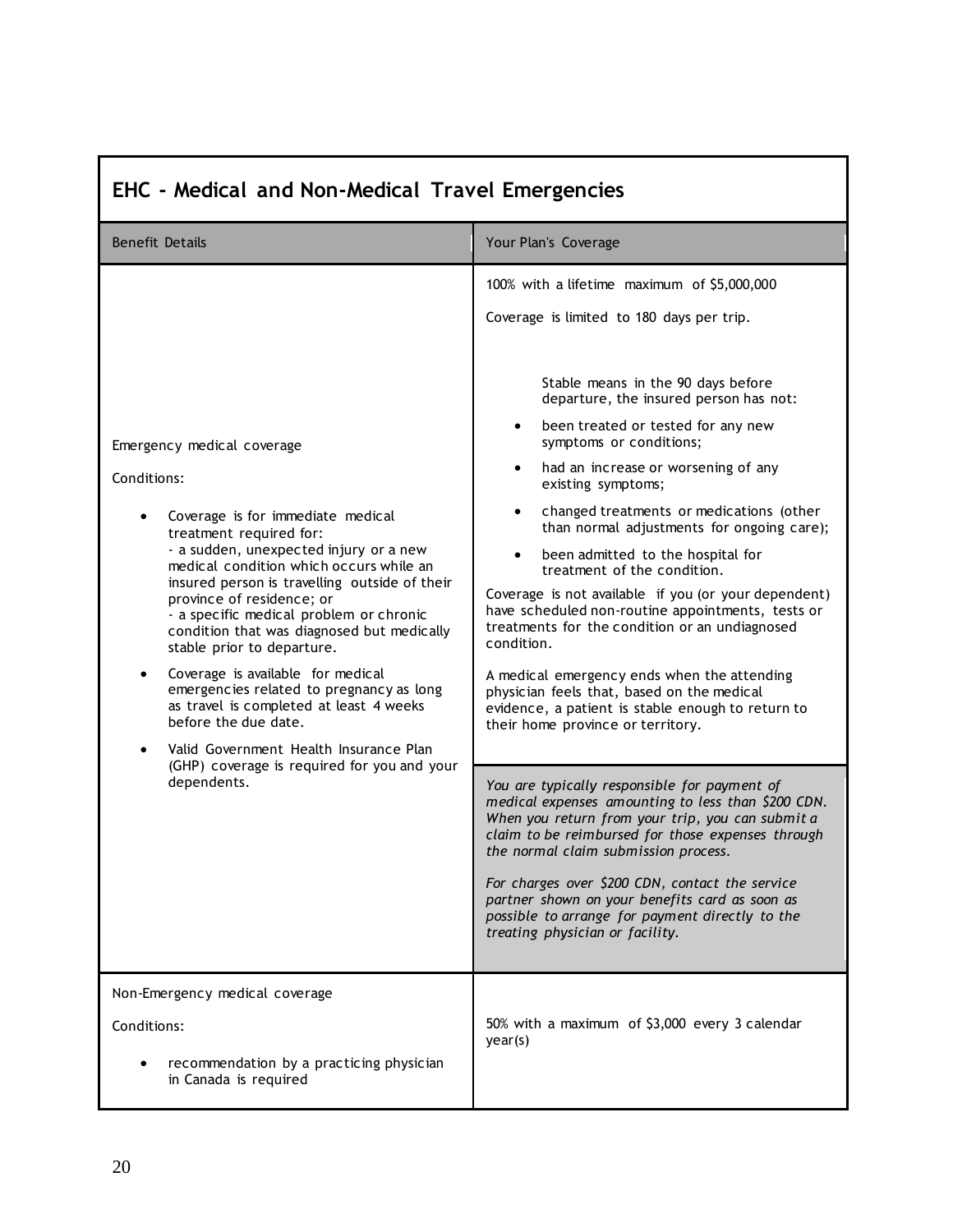| suggests that you submit a detailed<br>treatment plan with cost estimates before<br>treatment begins. You will then be advised<br>of any benefit that will be provided.                                                                                                                                                                                                                                                                                                                                                                        |                                                                                                                                                                         |
|------------------------------------------------------------------------------------------------------------------------------------------------------------------------------------------------------------------------------------------------------------------------------------------------------------------------------------------------------------------------------------------------------------------------------------------------------------------------------------------------------------------------------------------------|-------------------------------------------------------------------------------------------------------------------------------------------------------------------------|
| Emergency Travel Assistance<br>Including:                                                                                                                                                                                                                                                                                                                                                                                                                                                                                                      | 100% with all maximums below stated in Canadian<br>Funds.                                                                                                               |
| 24 hour access to multi-lingual service<br>representatives                                                                                                                                                                                                                                                                                                                                                                                                                                                                                     | \$1,000 for return of vehicle                                                                                                                                           |
| referral to local medical care and<br>treatment monitoring                                                                                                                                                                                                                                                                                                                                                                                                                                                                                     | \$2,000 for meals and accommodations                                                                                                                                    |
| payment of medical bills, medical<br>$\bullet$<br>transportation, return home of dependent<br>children, visit by a family member, trip                                                                                                                                                                                                                                                                                                                                                                                                         | \$5,000 for return of deceased                                                                                                                                          |
| interruption/delay coverage, support<br>through convalescence after hospital<br>discharge, identification and/or return of a<br>deceased traveller, meals and<br>accommodation, vehicle return, pre-trip<br>advice on passport, visa, vaccination and<br>inoculation requirements for a destination,<br>assistance in replacing lost documents and<br>tickets, referral to legal assistance in your<br>foreign destination, telephone<br>interpretation service, emergency message<br>service, and<br>after-hours medical advice phone support | See Emergency Travel Assistance for additional<br>information, a list of phone numbers for frequent<br>Canadian travel destinations and for participating<br>countries. |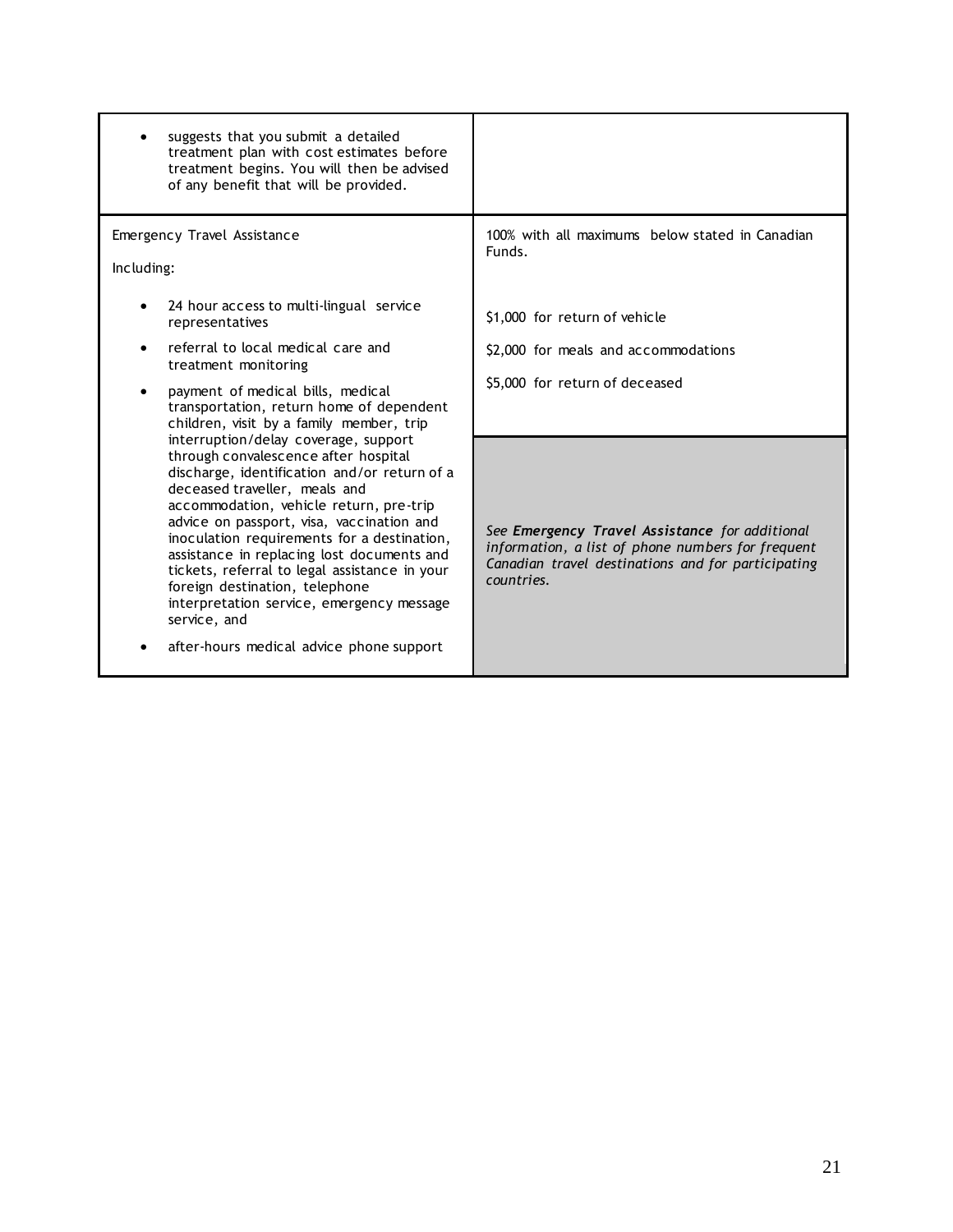## <span id="page-21-0"></span>**Health Service Navigator®**

Whether you or a family member have been diagnosed with a critical or chronic health condition, or you are simply curious about the services available in your area, Health Service Navigator® points you to agencies or resources that may be able to provide the information you need, including:

- tips and tools you can use to navigate through the Canadian health care landscape
- a national physician search database
- provincial health plan information
- health, medical condition, treatment plan options and medication information you can trust, and
- a second medical opinion service for times when you may want to double check a serious medical diagnosis you, your spouse or your child has received

With the exception of the second opinion service (which is available by phone only), Health Service Navigator tools are all available for you or your spouse or children any time on the Plan Member Secure Sit e.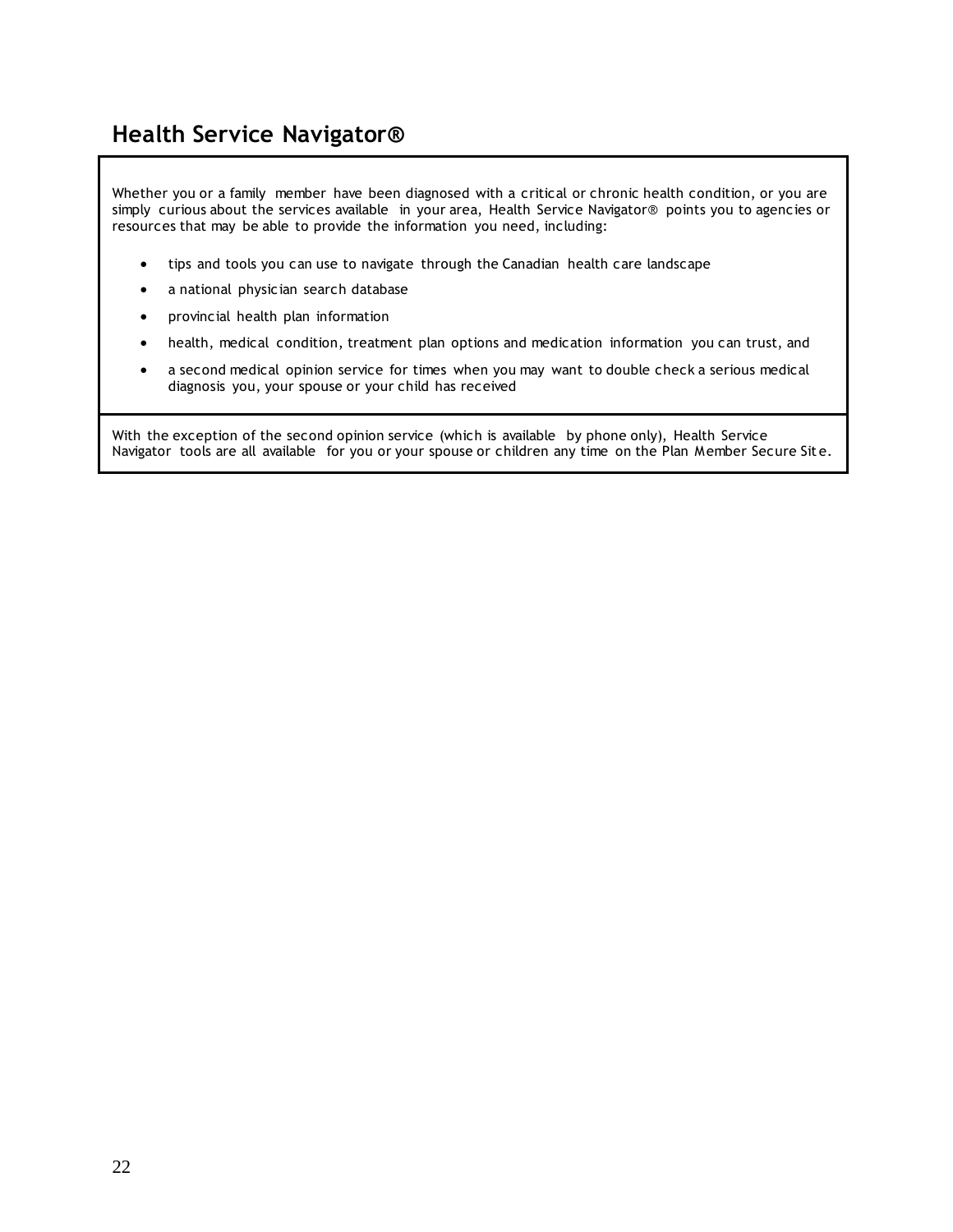## <span id="page-22-0"></span>**Survivor Benefit**

| <b>Benefit Details</b>                                                                                                                                                                                | Your Plan's Coverage                                                                                                                                                                                                                                                                                        |
|-------------------------------------------------------------------------------------------------------------------------------------------------------------------------------------------------------|-------------------------------------------------------------------------------------------------------------------------------------------------------------------------------------------------------------------------------------------------------------------------------------------------------------|
| If you die while your dependents are insured under<br>the program, Manulife Financial will continue<br>coverage for some benefits without payment of<br>premium:<br>Extended Health Care<br>$\bullet$ | Coverage will continue until the earliest of:<br>the date your dependent is no longer a<br>$\bullet$<br>dependent<br>the date similar coverage is obtained<br>$\bullet$<br>elsewhere<br>the date which is 24 months from your<br>$\bullet$<br>death or<br>the date the Group Policy terminates<br>$\bullet$ |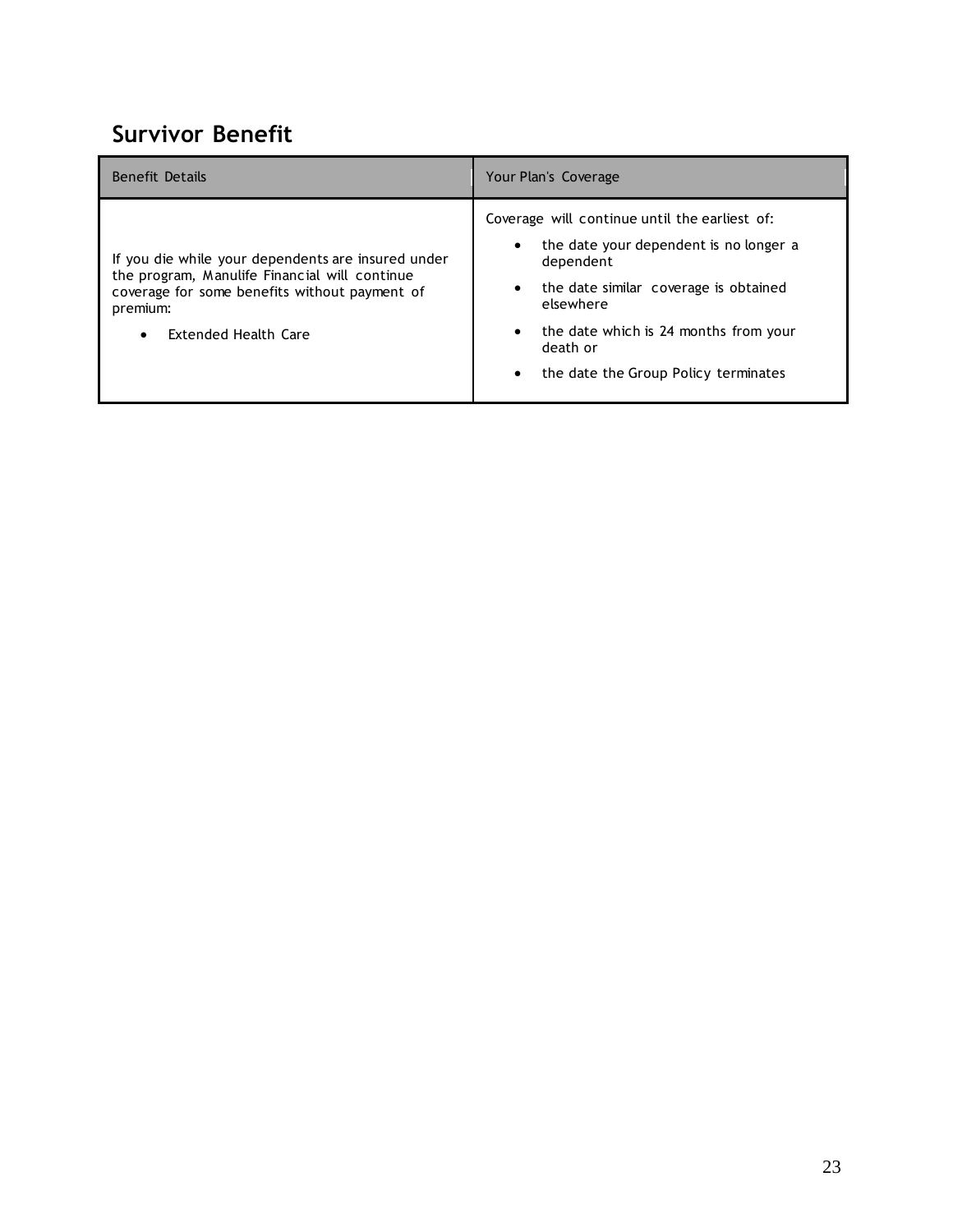# <span id="page-23-0"></span>**Individual plan options available to purchase if you are leaving the plan**

When your group coverage ends, your relationship with Manulife doesn't have to stop there. You have the option to purchase your own personal plans.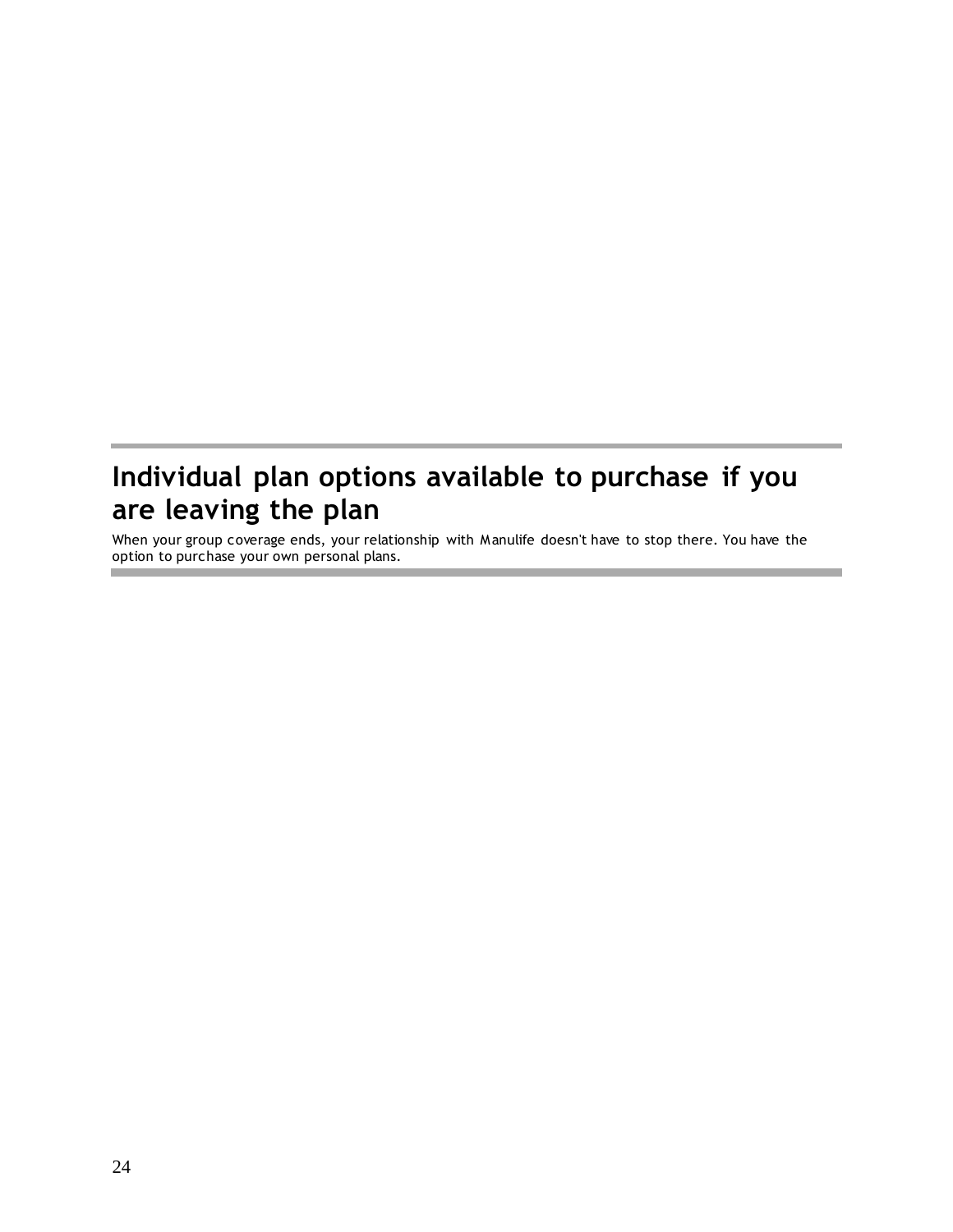### <span id="page-24-0"></span>**FollowMeTM Health**

The FollowMe Health plan is spec ially designed for those whose group health coverage has recently or will soon come to an end. FollowMe Health allows you to continue enjoying health and dental benefits without completion of a medical questionnaire, so there's no need to worry about interruption of coverage for you or your loved ones.

If you apply within 60 days of your loss of group health and dental benefits, you will qualify without having to complete a medical questionnaire.

With four different plans and levels of coverage to choose from, you're certain to find the FollowMe Health plan that meets your needs.

*To find out more, request a brochure, get a quote, apply online or print an application, go to [www.coverme.com](http://coverme.com/) or call 1-877-COVER ME® (1-877-268-3763)*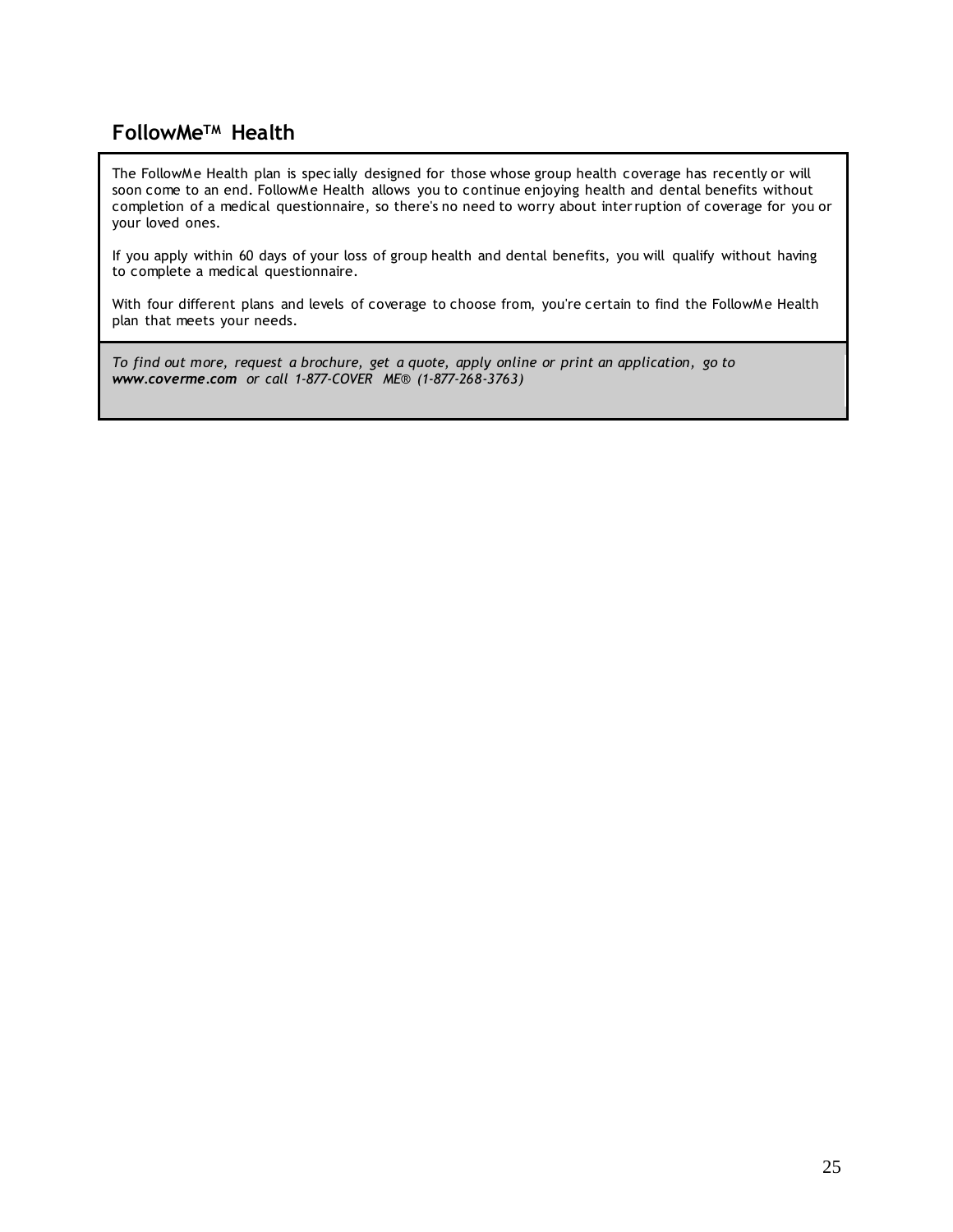# <span id="page-25-0"></span>**Definitions**

**Explanation of some of the terms used in this document** 

#### **Co-insurance**

The way the cost of a service is shared between you and your plan. It exists in addition to any deductibles. So for example, an 80% co-insurance means that after the deductible has been satisfied, your plan will cover up to 80% of the bill and you would pay the rest.

#### **Co-payment**

The fixed amount that you must pay towards the cost of a service each time you use your plan. Most often, co-payments exist in situations where a claim is settled at point of sale. For instance, you might see a drug benefit with a \$2.00 co-pay amount. Regardless of the cost of the prescription being filled, you are required to pay \$2.00.

#### **Dependent**

Your Spouse or Child who is insured under the Provincial Plan.

#### *Spouse*

• your legal spouse, or a person continuously living with you in a role like that of a marriage partner

#### *Child*

• your natural or adopted child, or stepchild, who is:

- unmarried
- under the age stated below: for Dental coverage - under age 21, or under age 26 if a full-time student; for Extended Health Care coverage - under age 21, or under age 26 if a full-time student
- not employed on a full-time basis
- not eligible for insurance as an employee under this or any other Group Benefit Program

• a child who is incapacitated on the date he or she reaches the age when insurance would normally terminate will continue to be an eligible dependent. However, the child must have been insured under this Benefit Program immediately prior to that date

• a child is considered incapacitated if he or she is incapable of engaging in any substantially gainful activity and is dependent on the employee for support, maintenance and care, due to a mental or physical disability. Manulife Financial may require written proof of the child's condition as often as may reasonably be necessary

• a stepchild must be living with you to be eligible

**Drugs**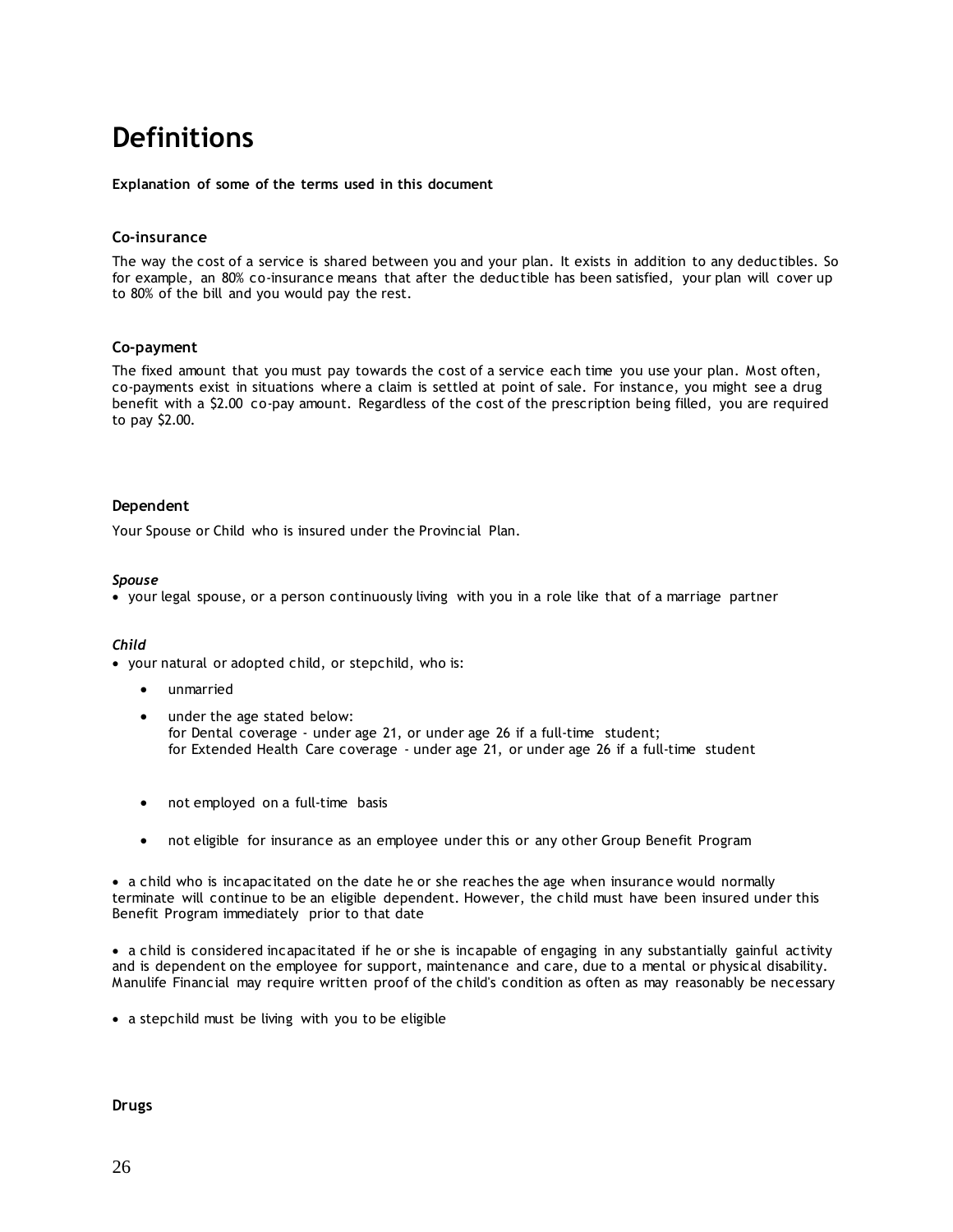- must be prescribed in writing by a physician, dentist or other health care professional whose scope of practice within their province permits them to write a prescription;
- must be dispensed by a licensed pharmacist:
- must have been approved for use by Health Canada and have a drug identification number(DIN).

#### **RAMQ - Drug Benefit and Pharmacy Services for persons who reside in Quebec**

If you and your dependents reside in Quebec, the following provisions apply to your drug benefit coverage:

- drugs that are on the List of Insured Drugs that is published by the Régie de l'assurance -maladie du Québec (RAMQ List), provided such drugs are on the list at the time the expense is incurred; and
- covered pharmacy services that are to be paid when the drug is on the RAMQ List; and
- drugs that are listed as a covered expense under your drug plan but are not on the RAMQ List.

The following provisions apply to the coverage of drugs that are on the RAMQ List an d pharmacy services for private plans, as legislated by An Act Respecting Prescription Drug Insurance and the Health Insurance Act (R.S.Q. c., A-29-01). Coverage for all other drugs will be subject to the regular provisions included in your benefit plan.

#### **a) Benefit Percentage**

Prior to the annual out-of-pocket maximum being reached, the percentage of covered drug expenses payable under this benefit will be as follows:

i) For any drug on the RAMQ List which is not otherwise covered under the terms of this benefit, the percentage payable is the percentage stated under the Benefit.

ii) For any Legislated pharmacy services which are not otherwise covered under the terms of the Policy, the percentage is as set out by the then applicable Legislation.

iii) For any drug on the RAMQ List which is covered under the terms of this benefit, the percentage payable is the greater of:

- the benefit percentage stated under the benefit; or
- the percentage as set out by the then applicable legislation.

After the annual out-of-pocket maximum has been reached, the percentage of covered drug expenses payable under this benefit will be 100%.

#### **b) Annual Out-of-Pocket Maximum**

The annual out-of-pocket maximum is a portion of covered drug expenses or covered pharmacy services which must be paid by you and your spouse in a calendar year, before the percentage payable under this benefit will be 100%. Amounts that will be applied to the annual out-of-pocket maximum are:

i) deductible amounts, and

ii) the portion of covered drug expenses that is paid by an insured person, when the percentage of covered expenses payable under this benefit is less than 100%; and

iii) covered pharmacy services that are performed by pharmacists for drugs on the RAMQ formulary.

The annual out-of-pocket maximum for you and your spouse is as stipulated in the legislation and includes those portions of covered drug expenses and covered pharmacy services relating to a drug on the RAMQ formulary paid for your dependent children.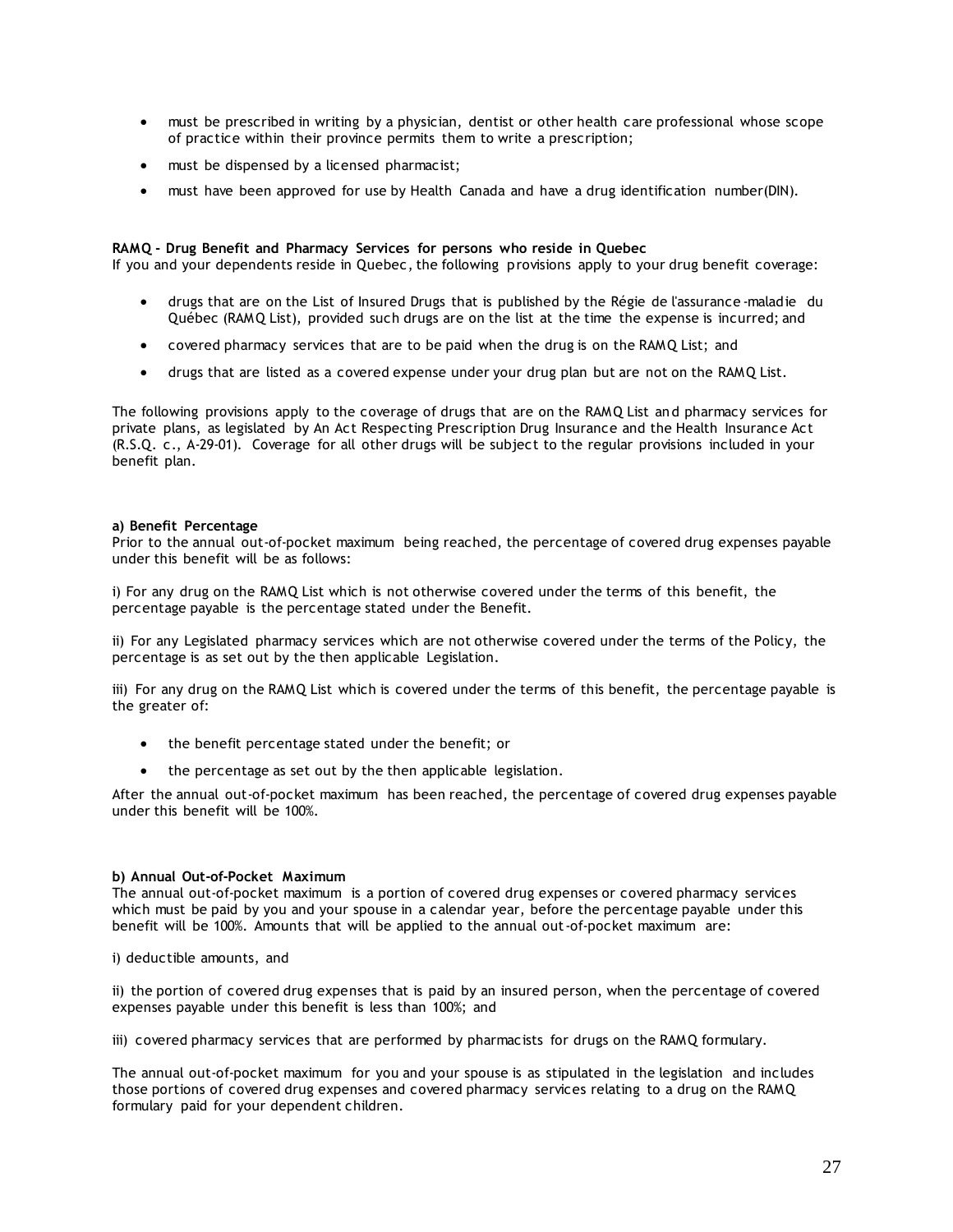For the purposes of calculating the out-of-pocket maximum for you and your spouse, those portions of covered drug expenses and covered pharmacy services paid for your dependent children will be applied to the person who is closest to reaching the annual out-of-pocket maximum.

#### **c) Deductible**

Deductible amounts (if any) for the drug benefit will apply, until the annual out-of-pocket maximum is reached. Thereafter, the deductible will not apply.

#### **d) Lifetime Maximums**

Lifetime maximums (if any) will not apply to drugs on the RAMQ List or covered pharmacy services. Drug and pharmacy service coverage provided after the lifetime maximum stated under this plan is reached is subject to the following conditions:

i) only drugs that are on the RAMQ List are covered, and

ii) covered pharmacy services that are performed for drugs on the RAMQ List, and

iii) the percentage payable by Manulife Financial for covered expenses is the percentage as set out by legislation.

#### **e) Eligible Dependent Children**

Your eligible dependent children who are in full-time attendance at an accredited educational institution will be covered until the later of:

i) the age specified in this Benefit Booklet or

ii) age 26.

Drug coverage and covered pharmacy services provided for dependent children after the age stated in this Benefit Booklet is subject to the following conditions:

- only drugs that are on the RAMQ List are covered, and
- covered pharmacy services performed for a drug on the RAMQ List, and
- the percentage payable by Manulife Financial for covered expenses is the percentage as set out by legislation.

#### **f) Termination Age for Covered Drug and Pharmacy Service Expenses**

Provided you are otherwise eligible for the drug benefit, the termination age (if any) for the drug benefit will not apply. Drug coverage provided after the termination age specified under The Benefit is subject to the following conditions:

i) only drugs that are on the RAMQ List are covered,

ii) only covered pharmacy services related to a drug on the RAMQ List,

iii) the percentage payable by Manulife Financial for covered expenses is the percentage as stipulated in the legislation

iv) the Annual Out-of-Pocket Maximum is as stipulated in the legislation

Coverage for drugs that are listed as a covered expense under this Benefit but not on the RAMQ List will be subject to all the standard provisions included in this Benefit Booklet.

### **Due Diligence**

A process employed by Manulife Financial to assess new drugs, existing drugs with new indications, services or supplies to determine eligibility under the plan. This process may use pharmacoeconomics, cost effectiveness analysis reference information from existing Federal or Provincial formularies, recognized clinical practice guidelines, or an advisory body.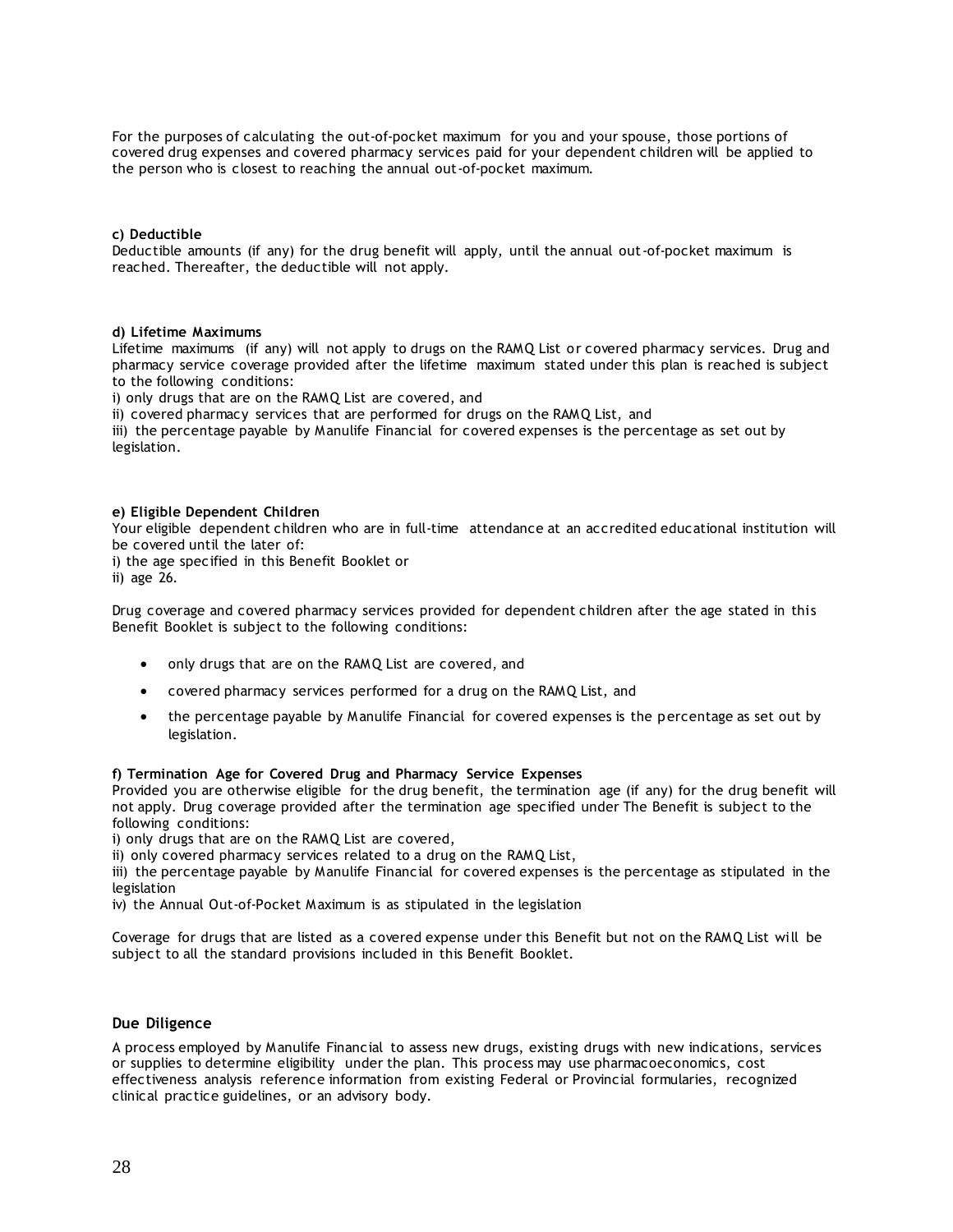#### **Earnings**

Earnings are your regular rate of pay from your employer (prior to deductions)

Earnings may include other income as agreed to in writing by your employer and Manulife Financial.

For the purposes of determining the amount of your benefit at the time of claim, your earnings will be the lesser of:

- the amount reported on your claim form, or
- the amount reported by your employer to Manulife Financial and for which premiums have been paid.

### **Experimental or Investigational**

Not approved as an effective, appropriate and essential treatment of an illness or injury.

#### **Interchangeable Drug**

Includes but is not limited to:

• a generic equivalent to the brand name drug deemed to be interchangeable by law where the drug is dispensed;

• a drug that contains the same active ingredient that has not been deemed interchangeable in the province where the drug is dispensed; but has been identified as interchangeable by Manulife Financial.

#### **Lower Cost Alternative**

If two or more drugs, supplies or services result in therapeutically similar results, or prescribing guidelines recommend alternate drugs, supplies or services be tried first that are lower in cost, the lower cost alternative will be considered.

#### **Medical and Non Medical Travel Emergencies**

Sudden, unexpected injuries which occur or unforeseen illnesses which begin while travelling out-of-province or out-of-Canada for business or pleasure and for accidents or illnesses that were not previously diagnosed or treated in Canada.

#### **Medically Necessary**

Accepted and recognized by the Canadian medical profession and Manulife Financial as effective, appropriate and essential treatment of a phase of an illness or injury. Manulife Financial has the right after due diligence has been completed to determine whether the drug, service or supply is eligible under the Plan.

### **Non-Evidence Limit**

The amount of insurance benefits you can receive without needing to provide proof of good health. Anything over this figure means that Manulife must review medical evidence before you are approved for the higher amount.